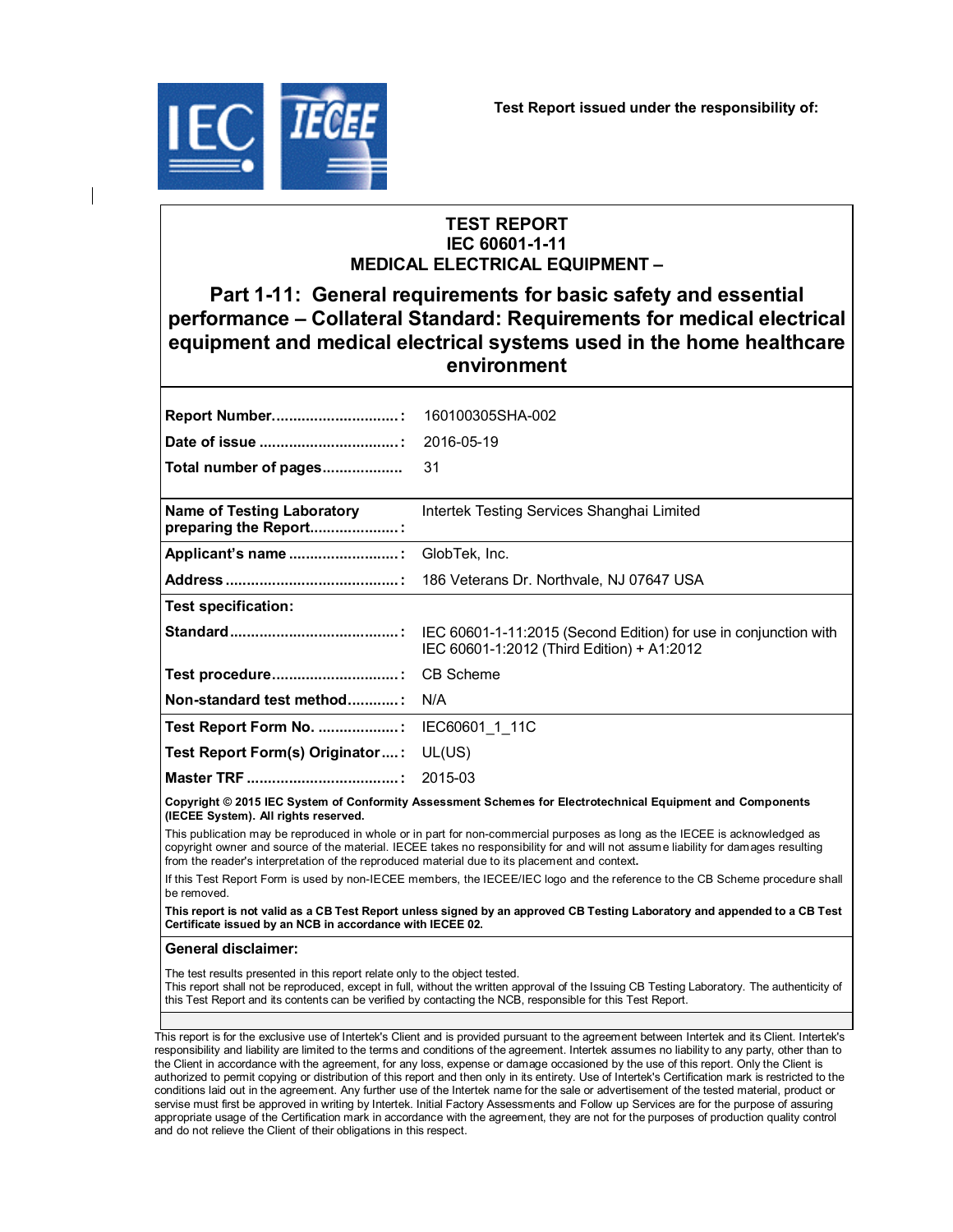Page 2 of 31

Report No. 160100305SHA-002

| Test item description :                                                                    |               | <b>Medical Power Supply</b>                    |                                                   |
|--------------------------------------------------------------------------------------------|---------------|------------------------------------------------|---------------------------------------------------|
|                                                                                            | GlobTek       |                                                |                                                   |
|                                                                                            | GlobTek, Inc. |                                                |                                                   |
|                                                                                            |               | 186 Veterans Dr. Northvale, NJ 07647 USA       |                                                   |
| Model/Type reference :                                                                     | GT**-*****    |                                                |                                                   |
|                                                                                            |               | (See page 5 for details)                       |                                                   |
|                                                                                            |               | Input: 100-240V~, 50-60Hz, 0.6A / 1.0A / 1.5A; |                                                   |
|                                                                                            |               | Output: 5-48VDC, Max 36W                       |                                                   |
|                                                                                            |               |                                                |                                                   |
| Responsible Testing Laboratory (as applicable), testing procedure and testing location(s): |               |                                                |                                                   |
| ⊠<br><b>CB Testing Laboratory:</b>                                                         |               | Intertek Testing Services Shanghai             |                                                   |
| Testing location/ address                                                                  |               | 200233 Shanghai, China                         | Building No.85 and 86, 1198 Qinzhou Road (North), |
| <b>Associated CB Testing Laboratory:</b>                                                   |               |                                                |                                                   |
| Testing location/ address                                                                  |               |                                                |                                                   |
| Tested by (name, function, signature):                                                     |               | Larry Zhong                                    |                                                   |
|                                                                                            |               |                                                |                                                   |
| Approved by (name, function, signature):                                                   |               | Justin Yu                                      | Long Zhong<br>Dan You                             |
|                                                                                            |               |                                                |                                                   |
| Testing procedure: CTF Stage 1:                                                            |               |                                                |                                                   |
| Testing location/ address:                                                                 |               |                                                |                                                   |
| Tested by (name, function, signature):                                                     |               |                                                |                                                   |
| Approved by (name, function, signature):                                                   |               |                                                |                                                   |
|                                                                                            |               |                                                |                                                   |
| <b>Testing procedure: CTF Stage 2:</b>                                                     |               |                                                |                                                   |
| Testing location/ address:                                                                 |               |                                                |                                                   |
| Tested by (name + signature) :                                                             |               |                                                |                                                   |
| Witnessed by (name, function, signature):                                                  |               |                                                |                                                   |
| Approved by (name, function, signature):                                                   |               |                                                |                                                   |
| <b>Testing procedure: CTF Stage 3</b>                                                      |               |                                                |                                                   |
| <b>Testing procedure: CTF Stage 4</b>                                                      |               |                                                |                                                   |
|                                                                                            |               |                                                |                                                   |
| Testing location/ address                                                                  |               |                                                |                                                   |
| Tested by (name, function, signature):                                                     |               |                                                |                                                   |
| Witnessed by (name, function, signature):                                                  |               |                                                |                                                   |
| Approved by (name, function, signature):                                                   |               |                                                |                                                   |
| Supervised by (name, function, signature):                                                 |               |                                                |                                                   |
|                                                                                            |               |                                                |                                                   |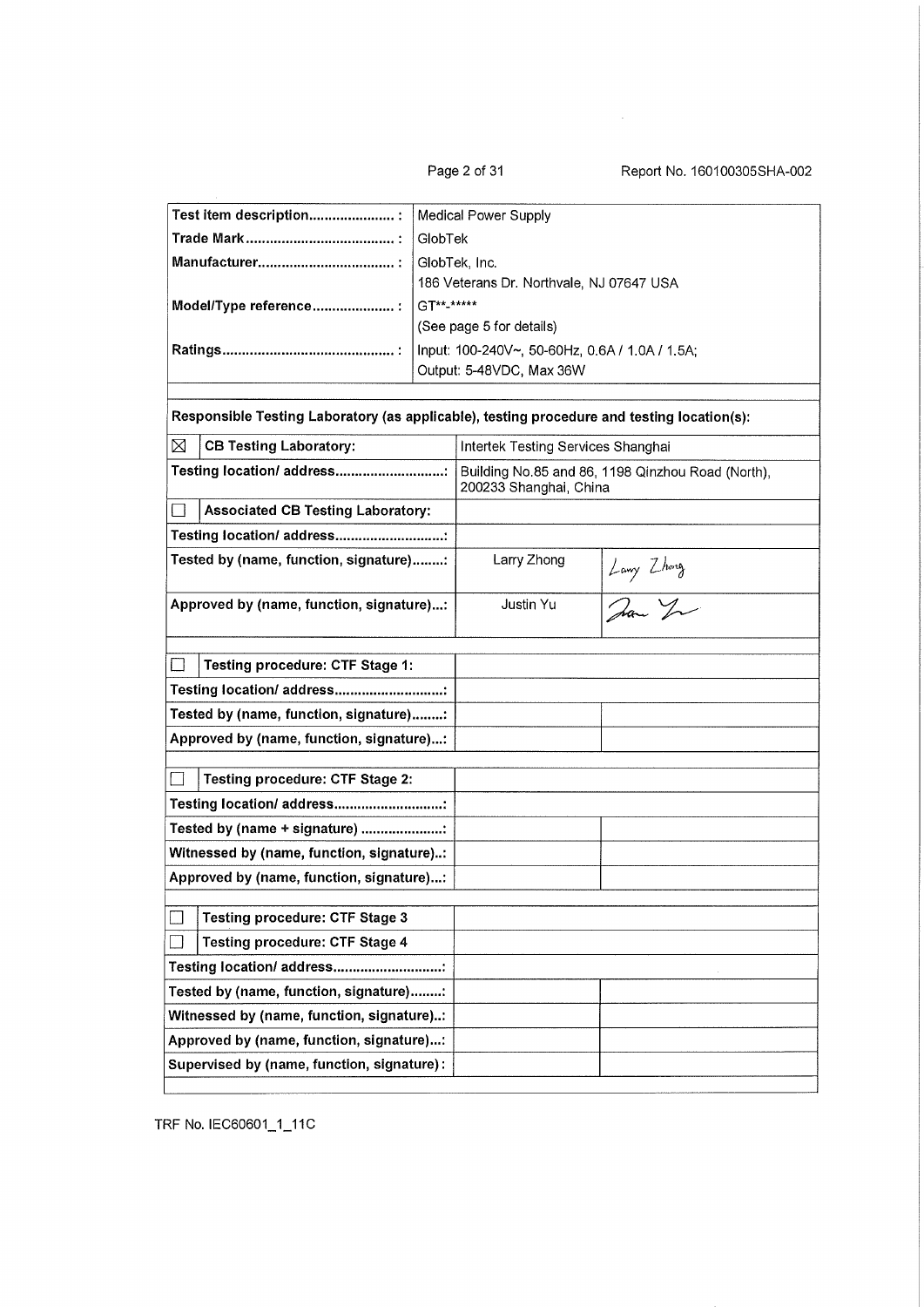| List of Attachments (including a total number of pages in each attachment):                                                                                                                                                                                     |                                                                                                                                         |  |  |
|-----------------------------------------------------------------------------------------------------------------------------------------------------------------------------------------------------------------------------------------------------------------|-----------------------------------------------------------------------------------------------------------------------------------------|--|--|
| See IEC 60601-1 Test Report                                                                                                                                                                                                                                     |                                                                                                                                         |  |  |
|                                                                                                                                                                                                                                                                 |                                                                                                                                         |  |  |
|                                                                                                                                                                                                                                                                 |                                                                                                                                         |  |  |
| <b>Summary of testing:</b>                                                                                                                                                                                                                                      |                                                                                                                                         |  |  |
| Tests performed (name of test and test<br>clause):<br>4.2.2 Environmental condition test of transport and<br>storage between uses<br>4.2.3.1 Environmental operating condition test<br>10.1.2 a) Shock test<br>10.1.3 b) Vibration test                         | <b>Testing location:</b><br>Intertek Testing Services Shanghai<br>Building No. 86, 1198 Qinzhou Road (North),<br>200233 Shanghai, China |  |  |
| The sample tested complies with the requirements<br>of IEC 60601-1-11:2015.                                                                                                                                                                                     |                                                                                                                                         |  |  |
| <b>Summary of compliance with National Differences:</b>                                                                                                                                                                                                         |                                                                                                                                         |  |  |
| List of countries addressed<br>The requirements of USA and Canada have been also checked and found to include no national<br>differences or deviations from the IEC 60601-1-11:2015<br>$\boxtimes$ The product fulfils the requirements of IEC 60601-1-11: 2015 |                                                                                                                                         |  |  |
|                                                                                                                                                                                                                                                                 |                                                                                                                                         |  |  |
| Copy of marking plate:<br>The artwork below may be only a draft. The use of certification marks on a product must be<br>authorized by the respective NCBs that own these marks.                                                                                 |                                                                                                                                         |  |  |
| See IEC 60601-1 Test Report 160100305SHA-001                                                                                                                                                                                                                    |                                                                                                                                         |  |  |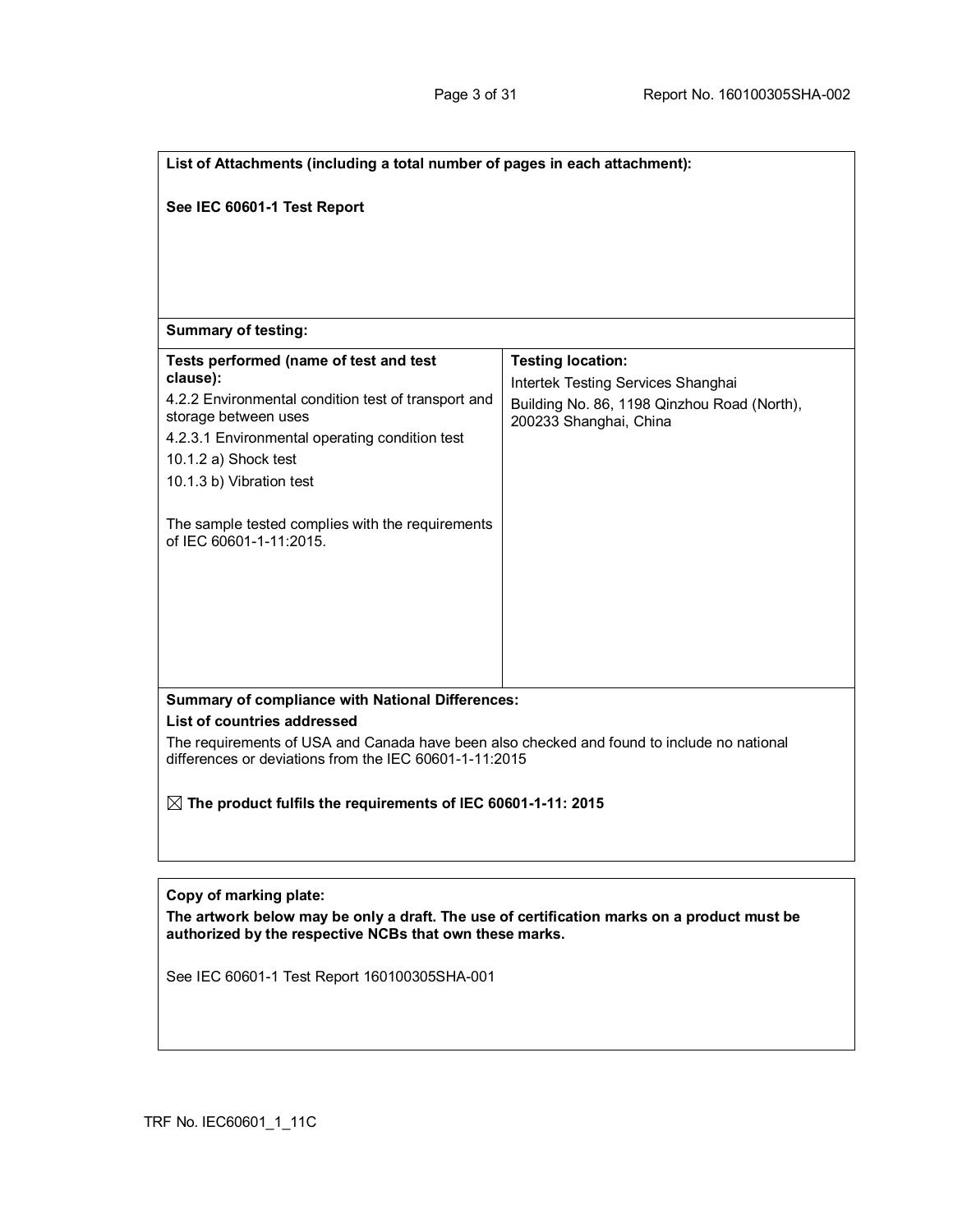| Classification of installation and use                                                                                                                                                                                                                                                                                                                                                                                                                                                                                                                                                                              | transportable / portable / stationary / mobile / fixed /<br>permanently installed / hand-held for power adapter<br>model. Final determination in end product<br>evaluation for open frame model. |
|---------------------------------------------------------------------------------------------------------------------------------------------------------------------------------------------------------------------------------------------------------------------------------------------------------------------------------------------------------------------------------------------------------------------------------------------------------------------------------------------------------------------------------------------------------------------------------------------------------------------|--------------------------------------------------------------------------------------------------------------------------------------------------------------------------------------------------|
| Intended use (Including type of patient,                                                                                                                                                                                                                                                                                                                                                                                                                                                                                                                                                                            | PSU (external power adapter or internal                                                                                                                                                          |
|                                                                                                                                                                                                                                                                                                                                                                                                                                                                                                                                                                                                                     |                                                                                                                                                                                                  |
|                                                                                                                                                                                                                                                                                                                                                                                                                                                                                                                                                                                                                     | appliance coupler / non-detachable cord for power<br>adapter model. Final determination in end product<br>evaluation for open frame model.                                                       |
| Accessories and detachable parts included : transportable / portable / stationary / mobile / fixed /                                                                                                                                                                                                                                                                                                                                                                                                                                                                                                                | permanently installed / hand-held                                                                                                                                                                |
| Possible test case verdicts:                                                                                                                                                                                                                                                                                                                                                                                                                                                                                                                                                                                        |                                                                                                                                                                                                  |
| - test case does not apply to the test object: N/A                                                                                                                                                                                                                                                                                                                                                                                                                                                                                                                                                                  |                                                                                                                                                                                                  |
| - test object does meet the requirement P (Pass)                                                                                                                                                                                                                                                                                                                                                                                                                                                                                                                                                                    |                                                                                                                                                                                                  |
| - test object does not meet the requirement: F (Fail)                                                                                                                                                                                                                                                                                                                                                                                                                                                                                                                                                               |                                                                                                                                                                                                  |
|                                                                                                                                                                                                                                                                                                                                                                                                                                                                                                                                                                                                                     |                                                                                                                                                                                                  |
|                                                                                                                                                                                                                                                                                                                                                                                                                                                                                                                                                                                                                     |                                                                                                                                                                                                  |
|                                                                                                                                                                                                                                                                                                                                                                                                                                                                                                                                                                                                                     |                                                                                                                                                                                                  |
|                                                                                                                                                                                                                                                                                                                                                                                                                                                                                                                                                                                                                     |                                                                                                                                                                                                  |
|                                                                                                                                                                                                                                                                                                                                                                                                                                                                                                                                                                                                                     | - Single fault condition : S.F.C.                                                                                                                                                                |
| - Means of Operator protection : MOOP                                                                                                                                                                                                                                                                                                                                                                                                                                                                                                                                                                               |                                                                                                                                                                                                  |
|                                                                                                                                                                                                                                                                                                                                                                                                                                                                                                                                                                                                                     | - Means of Patient protection  : MOPP                                                                                                                                                            |
| General remarks:                                                                                                                                                                                                                                                                                                                                                                                                                                                                                                                                                                                                    |                                                                                                                                                                                                  |
| "(See Enclosure #)" refers to additional information appended to the report.<br>"(See appended table)" refers to a table appended to the report.                                                                                                                                                                                                                                                                                                                                                                                                                                                                    |                                                                                                                                                                                                  |
|                                                                                                                                                                                                                                                                                                                                                                                                                                                                                                                                                                                                                     |                                                                                                                                                                                                  |
| This report shall not be reproduced except in full without the written approval of the testing laboratory. List of test equipment must be kept on file and available for review. Additional test data and/or information provi<br>Throughout this report a $\square$ comma / $\square$ point is used as the decimal separator.<br>This Test Report Form is intended for the evaluation of medical electrical equipment and medical<br>electrical systems used in the home healthcare environment in accordance with IEC 60601-1-11.<br>This Test Report Form can be used to complement the IEC 60601-1 Test Report. |                                                                                                                                                                                                  |
| Manufacturer's Declaration per sub-clause 4.2.5 of IECEE 02:                                                                                                                                                                                                                                                                                                                                                                                                                                                                                                                                                        |                                                                                                                                                                                                  |
| The application for obtaining a CB Test Certificate<br>includes more than one factory location and a<br>declaration from the Manufacturer stating that the<br>sample(s) submitted for evaluation is (are)<br>representative of the products from each factory has                                                                                                                                                                                                                                                                                                                                                   | $\boxtimes$ Yes<br>$\Box$ Not applicable                                                                                                                                                         |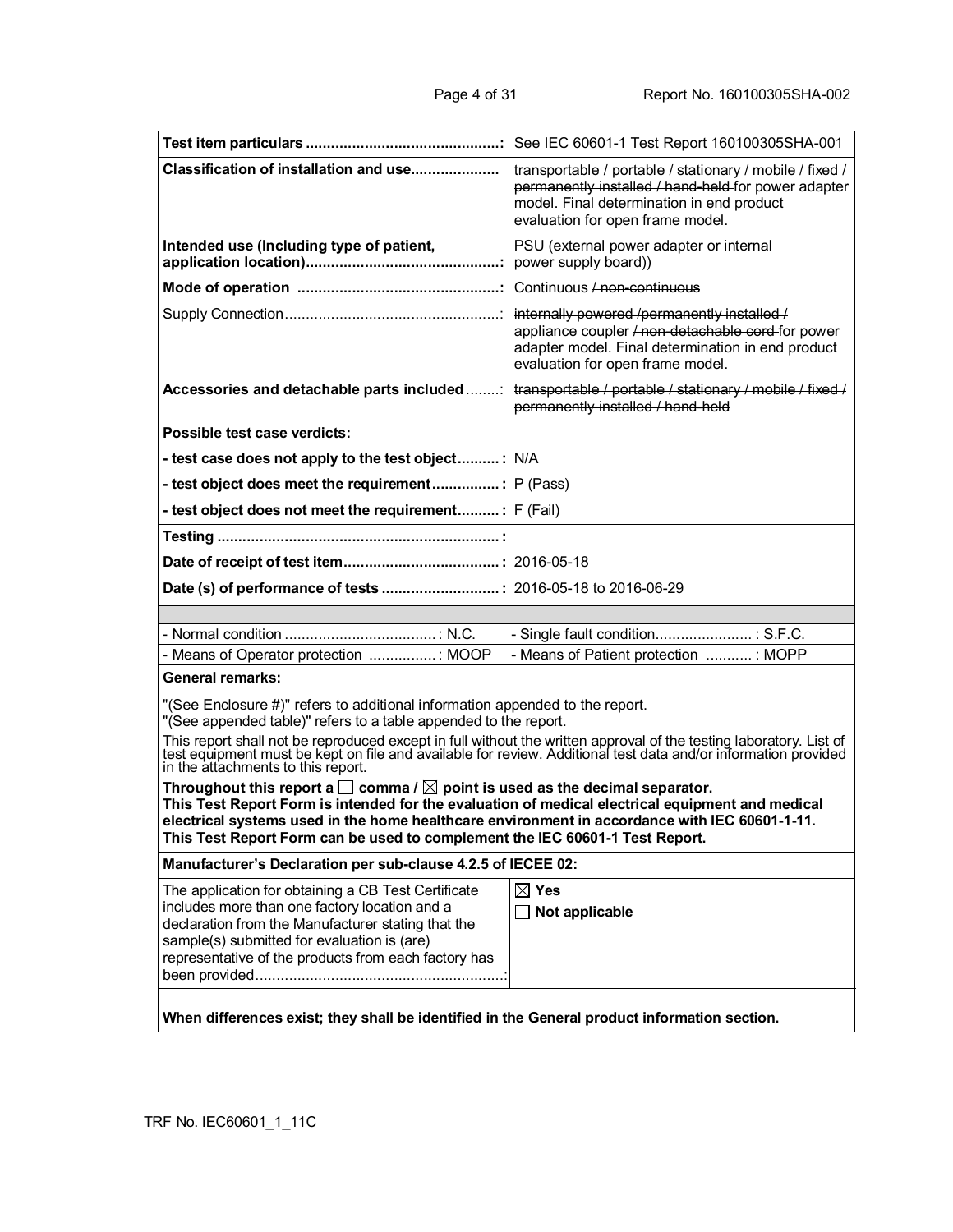**Name and address of factory (ies)........................ :** See IEC 60601-1 Test Report 150701427SHA-001

#### **General product information:**

Product covered by this report is medical power supply module.

Desktop / direct plug-in power supply are provided with suitable external enclosure. The top and bottom parts of the enclosure are ultrasonic welded.

Open frame power supplies are without external enclosure. Encapsulated type has an enclosure of thickness 2.0 mm enclosing 3 sides .

The products were tested to be suitable for connection to ≤ 16 A (IEC) and ≤ 20 A (USA) branch circuit in series. The unit is approved for TN mains star connections. The unit provides internally two fuses. The power supplies are rated class I or class II. Open frame and encapsulated class I power supplies shall

be properly bonded to the main protective bonding termination in the end product.

All the types are designed for continuous operation.

## **Model Differences:**

GT\*\*-\*\*\*\*\*

The 1st "\*" part can be 'M' or '-' or 'H' for market identification and not related to safety.

The 2nd"\*" can be 96180 or 96300 or 91120 or 91128 for market identification

The 3rd "\*" denotes the rated output wattage designation, which can be "01" to "36", with interval of 1. The 4th "\*" denotes the standard rated output voltage designation, when the 2nd"\*" = 96180 which can be "07","11", "17.9","30", "38" or "48"; when the 2nd"\*"=96300 or 91120 which can be "07.5","10.5", "14.5","19.5", "24", "36" or "48".

The 5th "\*"is optional deviation, subtracted from standard output voltage, which can be "-0.01" to "-12.0" with interval of 0.01, or blank to indicate no voltage different.

The 4th "\*" and 5th "\*" together denote the output voltage, with a range of 5 - 48 volts.

The 6th"\*"= blank, it means wall plug in with interchangeable blade

=-T2 means desktop class II with C8 AC inlet

=-T2A means desktop class II with C18 AC inlet

=-T3 means desktop class I with C14 AC inlet

=-T3A means desktop class I with C6 AC inlet

=-R2 means hybrid desktop housing class II with C8 AC inlet

=-R3A means hybrid desktop housing class I with C6 AC inlet

=-F means Open Frame class I

=-FW means Open Frame class II

=-P2 means Encapsulated class II

=-P3 means Encapsulated class I

When the 2nd"\*"=91128,

the model will be GTM91128LI1CEL Output: 4.2V, 1000mA;

or Model GTM91128LI2CEL Output: 8.4V, 1000mA;

or Model GTM91128LI3CEL Output: 12.6V, 1000mA;

The last  $*$  denote any six character = 0-9 or A-Z or ()[] or – or blank for marketing purposes.

## Ratings

When  $2nd^{**}$  = 96180, Input: 100-240V~,50-60Hz, 0.6A Output: 5-48Vdc

When 2nd<sup>"\*"</sup> = 96300, 91120 or 91128, Input: 100-240V~,50-60Hz,1.5A or 1.0A Output: 5-48Vdc

## **Model Details:**

**GT\*96180-\*\*\*\* Interchangeable plug models**

| Model          | Output Voltage | Max. output<br>current | Max. output power |
|----------------|----------------|------------------------|-------------------|
| GT*96180-*07** | $5-7V$         | 3.6A                   | 18W               |
| GT*96180-*11** | 7 1-11V        | 2.53A                  | 18W               |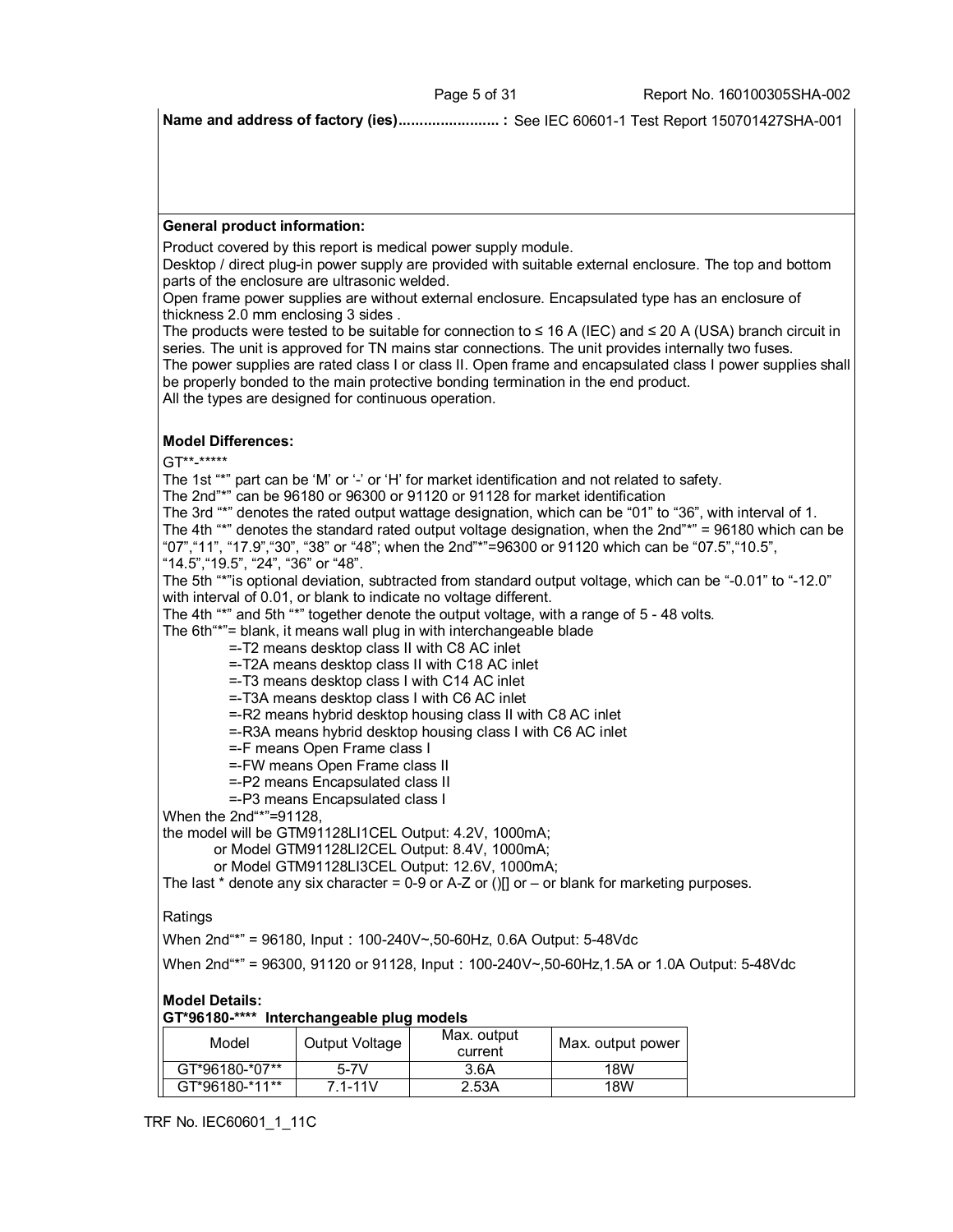Page 6 of 31 Report No. 160100305SHA-002

| GT*96180-<br>$*17.9**$ | $11.1 - 17.9V$ | 1.62A | 18W |
|------------------------|----------------|-------|-----|
| GT*96180-*30**         | 18-30V         | 1.0A  | 18W |
| GT*96180-*38**         | 30.1-38V       | 0.6A  | 18W |
| GT*96180-*48**         | 38.1-48V       | 0.47A | 18W |

## **GT\*96180-\*\*\*-T2/T2A/T3/T3A\* Desktop models**

| Model                          | Output Voltage | Max. output<br>current | Max. output power |
|--------------------------------|----------------|------------------------|-------------------|
| GT*96180-*07*-T2/T2A/T3/T3A*   | $5-7V$         | 3.6A                   | 18W               |
| GT*96180-*11*-T2/T2A/T3/T3A*   | $7.1 - 11V$    | 2.53A                  | <b>18W</b>        |
| GT*96180-*17.9*-T2/T2A/T3/T3A* | 11.1-17.9V     | 1.62A                  | <b>18W</b>        |
| GT*96180-*30*-T2/T2A/T3/T3A*   | 18-30V         | 1.0A                   | <b>18W</b>        |
| GT*96180-*38*-T2/T2A/T3/T3A*   | 30.1-38V       | 0.6A                   | 18W               |
| GT*96180-*48*-T2/T2A/T3/T3A*   | 38.1-48V       | 0.47A                  | 18W               |

# **GT\*96300-\*\*\*-T2/T2A/T3/T3A/R2/R3A\* Desktop models**

| Model                                 | Output Voltage | Max. output<br>current | Max. output power |
|---------------------------------------|----------------|------------------------|-------------------|
| GT*96300-*07.5*-T2/T2A/T3/T3A/R2/R3A* | $5 - 7.5V$     | 4.5A                   | 22.5W             |
| GT*96300-*10.5*-T2/T2A/T3/T3A/R2/R3A* | $7.6 - 9V$     | 3.94A                  | 30W               |
| GT*96300-*10.5*-T2/T2A/T3/T3A/R2/R3A* | $9.1 - 10.5V$  | 3.95A                  | 36W               |
| GT*96300-*14.5*-T2/T2A/T3/T3A/R2/R3A* | 10.6-14.5V     | 3.39A                  | 36W               |
| GT*96300-*19.5*-T2/T2A/T3/T3A/R2/R3A* | 14.6-19.5V     | 2.46A                  | 36W               |
| GT*96300-*24*-T2/T2A/T3/T3A/R2/R3A*   | 19.6-24V       | 1.83A                  | 36W               |
| GT*96300-*36*-T2/T2A/T3/T3A/R2/R3A*   | 24.1-36V       | 1.49A                  | 36W               |
| GT*96300-*48*-T2/T2A/T3/T3A/R2/R3A*   | 36.1-48V       | 0.99A                  | 36W               |

#### **GT\*91120-\*\*\*-T2/T3A/F/FW/P2/P3\* External/Hybird desktop or direct plug-in model or Open Frame or Encapsulated**

| Model                             | Output Voltage | Max. output<br>current | Max. output power |
|-----------------------------------|----------------|------------------------|-------------------|
| GT*91120-*07.5*-2/T3A/F/FW/P2/P3* | $5 - 7.5V$     | 4A                     | 30W               |
| GT*91120-*10.5*-2/T3A/F/FW/P2/P3* | 7.6-10.5V      | 3.94A                  | 30W               |
| GT*91120-*14.5*-/T3A/F/FW/P2/P3*  | 10.6-14.5V     | 2.83A                  | 30W               |
| GT*91120-*19.5*-2/T3A/F/FW/P2/P3* | 14.6-19.5V     | 2A                     | 30W               |
| GT*91120-*24*-T2/T3A/F/FW/P2/P3*  | 19.6-24V       | 1.6A                   | 30W               |
| GT*91120-*36*-T2/T3A/F/FW/P2/P3*  | 24.1-36V       | 1.25A                  | 30W               |
| GT*91120-*48*-T2/T3A/F/FW/P2/P3*  | 36.1-48V       | 0.83A                  | 30W               |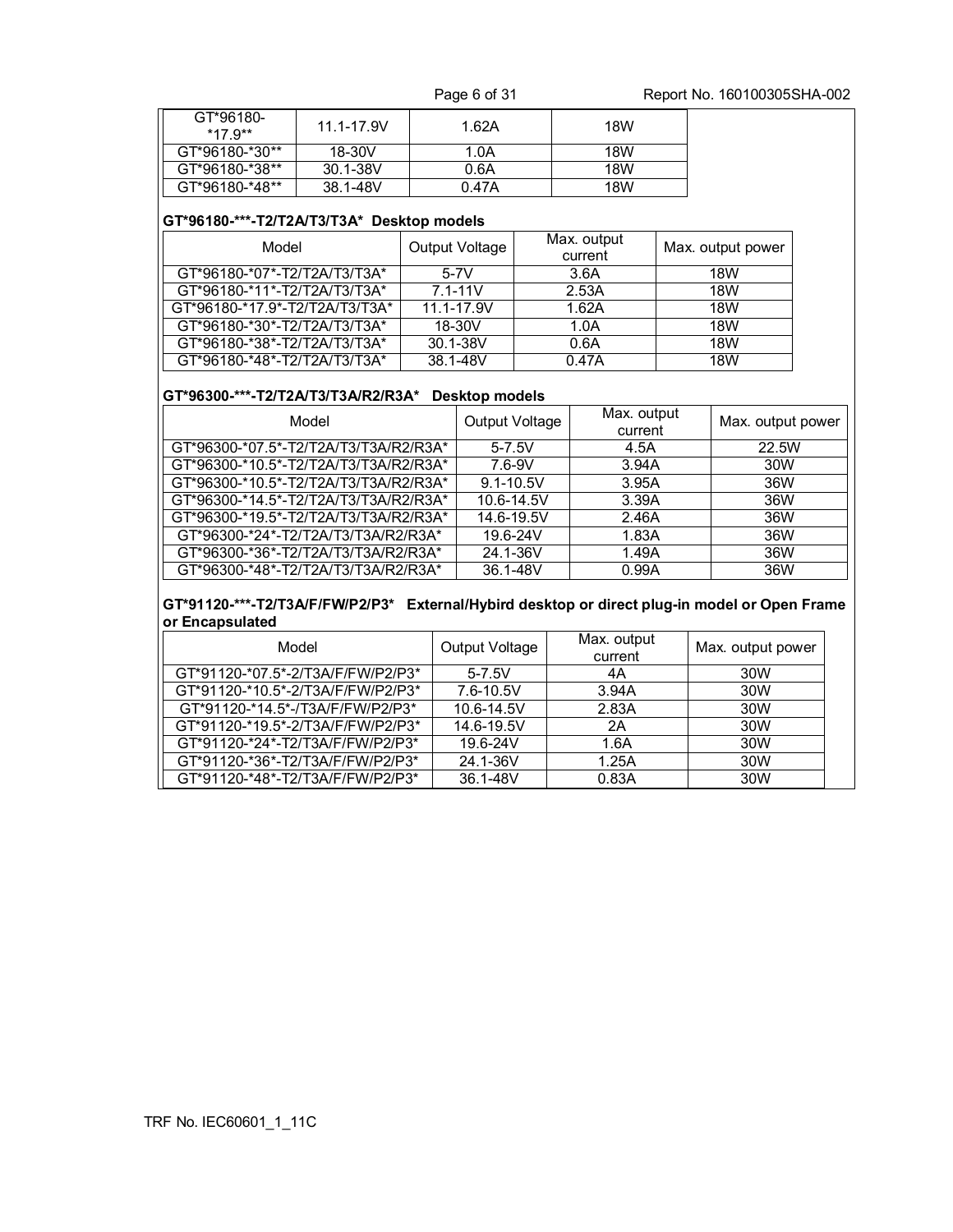| $\overline{\mathbf{4}}$ | <b>GENERAL REQUIREMENTS</b>                                                                                                                                                                                                                                                                                |                                                                     |     |
|-------------------------|------------------------------------------------------------------------------------------------------------------------------------------------------------------------------------------------------------------------------------------------------------------------------------------------------------|---------------------------------------------------------------------|-----|
| 4.1                     | Characteristics of SUPPLY MAINS specified in 4.10.2<br>of Part 1 applied, except ME EQUIPMENT OF ME<br>SYSTEMS intended for HOME HEALTHCARE<br>ENVIRONMENT complied with the following:                                                                                                                    |                                                                     | P   |
|                         | - SUPPLY MAINS in the HOME HEALTHCARE<br>ENVIRONMENT did not exceed 110 % or was not<br>below 85 % of NOMINAL voltage between any of the<br>conductors of the system or between any of these                                                                                                               | See appended Table 4.11 in<br>IEC60601-1 report<br>160100305SHA-001 |     |
|                         | - For ME EQUIPMENT OR ME SYSTEMS intended to<br>actively keep alive or resuscitate a PATIENT, SUPPLY<br>MAINS in the HOME HEALTHCARE ENVIRONMENT did not<br>exceed 110 % or was not below 80 % of NOMINAL<br>voltage between any of the conductors of the<br>system or between any of these conductors and | Not for LIFE-SUPPORTING<br><b>ME EQUIPMENT</b>                      |     |
|                         | - RATED range of NOMINAL voltage did include at<br>least 12.4 V to 15.1 V for operation from a 12 V dc<br>supply mains                                                                                                                                                                                     | No such condition                                                   | N/A |
|                         | - RATED range of NOMINAL voltage did include at<br>least 24.8 V to 30.3 V for operation from a 12 V dc<br>supply mains                                                                                                                                                                                     | No such condition                                                   | N/A |
|                         | The equipment maintained BASIC SAFETY and<br>ESSENTIAL PERFORMANCE during and following a 30 s<br>dip to 10 V from a 12 V dc SUPPLY MAINS                                                                                                                                                                  | No such condition                                                   | N/A |
|                         | The equipment maintained BASIC SAFETY and<br>ESSENTIAL PERFORMANCE during and following a 30 s<br>dip to 20 V from a 24 V dc SUPPLY MAINS                                                                                                                                                                  | No such condition                                                   | N/A |
| 4.2.2                   | Environmental conditions of transport and storage between uses, indicated in<br>instructions for use                                                                                                                                                                                                       |                                                                     |     |
|                         | ME EQUIPMENT, except STATIONARY EQUIPMENT, after<br>being removed from its protective packaging, and<br>subsequently between uses, operated within its<br>specified NORMAL USE after transport or storage in<br>the specified environmental conditions                                                     |                                                                     | P   |
|                         | temperature range:-25 °C to + 5 °C                                                                                                                                                                                                                                                                         |                                                                     | P   |
|                         | temperature range: +5 °C to +35 °C at a non-<br>condensing relative humidity up to 90 %                                                                                                                                                                                                                    |                                                                     | P   |
|                         | temperature range: $>35$ °C to 70 °C at a water<br>vapour pressure up to 50 hPa                                                                                                                                                                                                                            |                                                                     | P   |
|                         | For more restricted range of environmental transport<br>and storage conditions between uses, the<br>environmental conditions are specified                                                                                                                                                                 |                                                                     | N/A |
|                         | - Justified in the RISK MANAGEMENT FILE                                                                                                                                                                                                                                                                    | See RISK MANAGEMENT Table<br>4.2.2                                  | N/A |
|                         | - Marked on the ME EQUIPMENT                                                                                                                                                                                                                                                                               |                                                                     | N/A |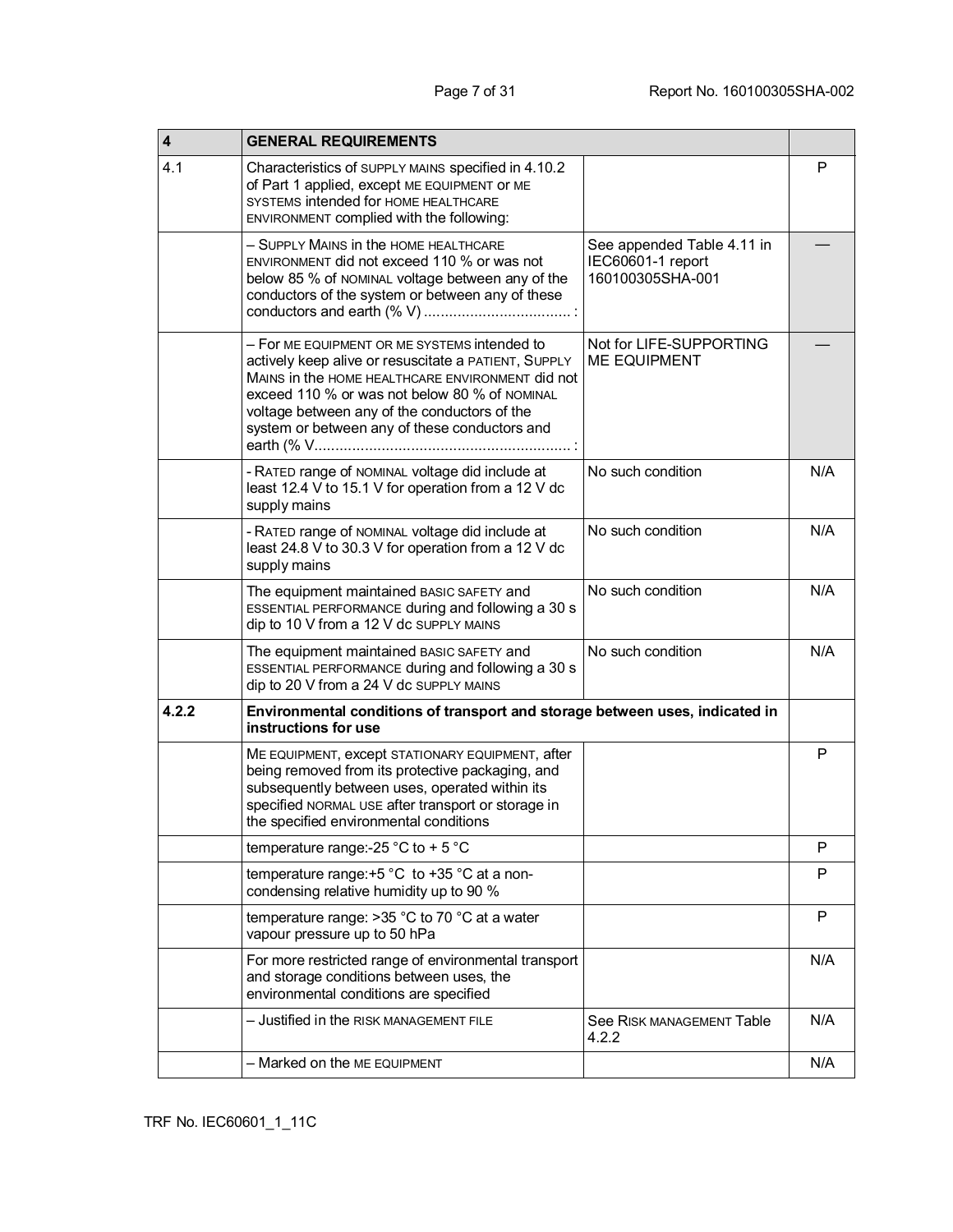| 4.2.3.1 | Environmental operating conditions - Continuous operating conditions                                                                                                                                                                                                                        |                 |     |
|---------|---------------------------------------------------------------------------------------------------------------------------------------------------------------------------------------------------------------------------------------------------------------------------------------------|-----------------|-----|
|         | f) ME EQUIPMENT evaluated to its specifications and<br>ensured it provides BASIC SAFETY and ESSENTIAL<br><b>PERFORMANCE</b>                                                                                                                                                                 |                 | P   |
|         | e) At the end of this conditioning period, ME<br>EQUIPMENT allowed to return and stabilize at the<br>operating conditions of NORMAL USE                                                                                                                                                     |                 | P   |
|         | - For at least 16 h or, ensured ME EQUIPMENT<br>reached THERMAL STABILITY for at least 2 h                                                                                                                                                                                                  |                 | P   |
|         |                                                                                                                                                                                                                                                                                             |                 |     |
|         | d) ME EQUIPMENT exposed to its highest specified<br>environmental transport and storage conditions, not<br>requiring a water vapour pressure greater than 50                                                                                                                                | +80°C, 93 RH %  | P   |
|         | c) Then ME EQUIPMENT exposed to 34 °C $\pm$ 4 °C and<br>90 % - 0% + 6% relative humidity until the test<br>chamber reached equilibrium and held for at least 2<br>hours. The transition from low to high temperature<br>was made slowly enough to provide a non-<br>condensing environment. |                 | P   |
|         | - For at least 16 h or, ensure ME EQUIPMENT reached<br>THERMAL STABILITY for at least 2 h                                                                                                                                                                                                   |                 | P   |
|         | b) ME EQUIPMENT exposed to its lowest specified<br>environmental transport and storage conditions                                                                                                                                                                                           | $-10^{\circ}$ C | P   |
|         | a) ME EQUIPMENT prepared for transportation or<br>storage according to instructions for use                                                                                                                                                                                                 |                 | P   |
|         | Environmental transport and storage test                                                                                                                                                                                                                                                    |                 |     |
|         | Where ME EQUIPMENT used different marking for<br>conditions of transport and storage between uses,<br>continuous operating conditions and transient<br>operating conditions, markings accompanied by<br>supplementary markings except where the<br>respective applicability was obvious     |                 | N/A |
|         | Symbol 5.3.9 (ISO 7000-2621) of ISO 15223-1:2012<br>used to mark atmospheric pressure range                                                                                                                                                                                                 |                 | N/A |
|         | Symbol 5.3.8 (ISO 7000-2620) of ISO 15223-1:2012<br>used to mark humidity range                                                                                                                                                                                                             |                 | N/A |
|         | Symbol 5.3.5 (ISO 7000-0534), 5.3.6 (ISO 7000-<br>0533), or 5.3.7 (ISO 7000-0632) of ISO 15223-<br>1:2012 used to mark temperature range                                                                                                                                                    |                 | N/A |
|         | - Marked on the carrying case when the instructions<br>for use indicate the ME EQUIPMENT is intended to be<br>transported or stored in a carrying case between<br>uses                                                                                                                      |                 | N/A |
|         | When not practicable, the more restricted range is<br>disclosed in the instructions for use                                                                                                                                                                                                 |                 | N/A |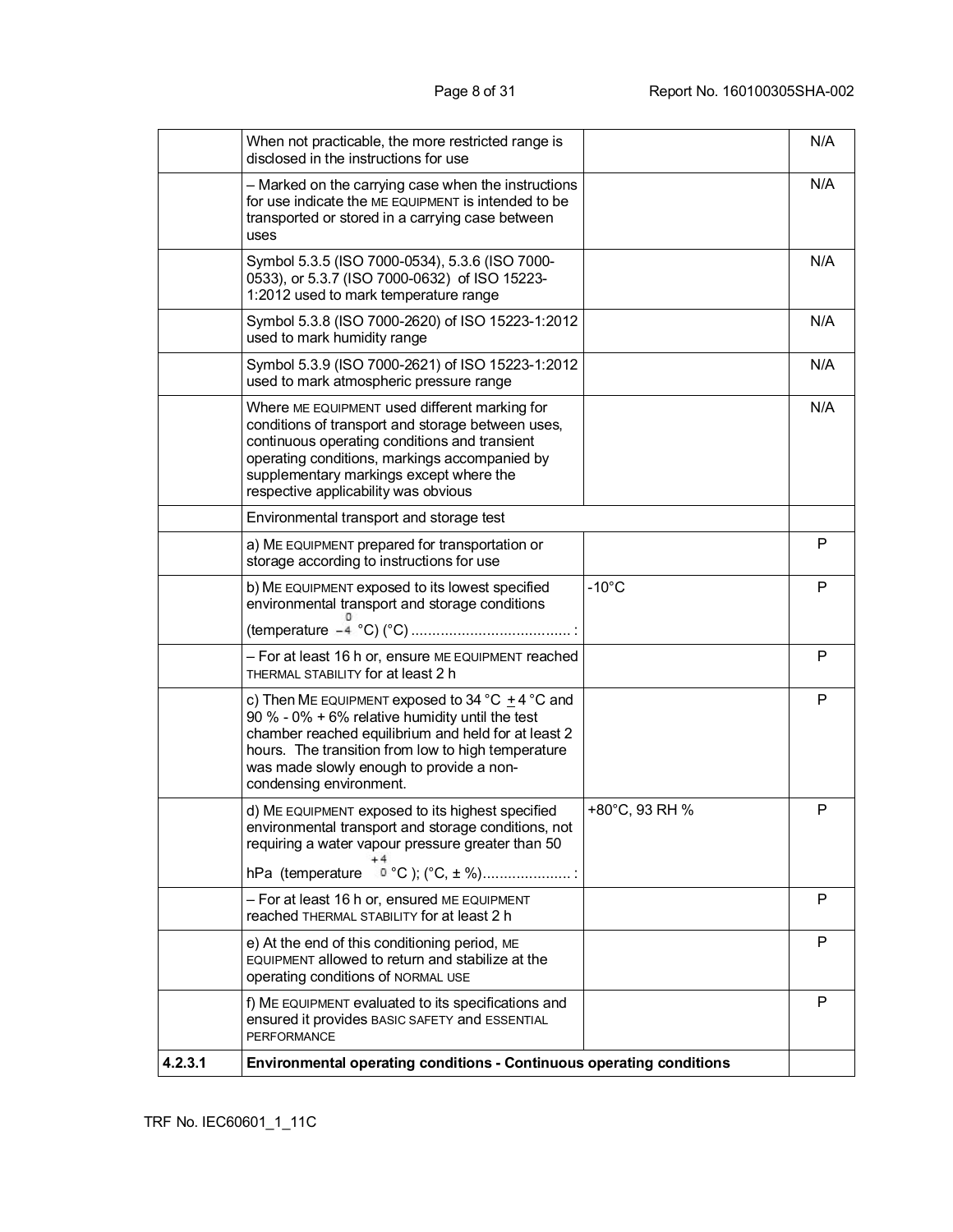| Instructions for use indicated permissible<br>environmental operating conditions of the ME<br><b>EQUIPMENT</b>                                                                                 |                                                                                                       | P   |
|------------------------------------------------------------------------------------------------------------------------------------------------------------------------------------------------|-------------------------------------------------------------------------------------------------------|-----|
| ME EQUIPMENT complied with its specifications and<br>all requirements of the standard when operated in<br>NORMAL USE within temperature + 5 °C to +40 °C,                                      | $0^{\circ}$ C to 40 $^{\circ}$ C                                                                      | P   |
| Relative humidity range of 15 % to 90%, non-<br>condensing, but not requiring a water vapour partial<br>pressure greater than 50 hPa; and                                                      | 15% to 93% RH                                                                                         | P   |
| An atmospheric pressure range of 700 hPa to 1060<br>hPa                                                                                                                                        | 700 hPa to 1060 hPa                                                                                   | P   |
| For more restricted range of environmental<br>operating conditions                                                                                                                             |                                                                                                       | P   |
| - justified in the risk management file;                                                                                                                                                       |                                                                                                       | N/A |
| -marked on the equipment; or were nor practical in                                                                                                                                             |                                                                                                       | N/A |
| - Marked on the carrying case when the instructions<br>for use indicate the ME EQUIPMENT is intended to be<br>operated in a carrying case                                                      |                                                                                                       | N/A |
| Symbol 5.3.5 (ISO 7000-0534), 5.3.6 (ISO 7000-<br>0533), or 5.3.7 (ISO 7000-0632) of ISO 15223-<br>1:2012 used to mark temperature range                                                       |                                                                                                       | N/A |
| Symbol 5.3.8 (ISO 7000-2620) of ISO 15223-1:2012<br>used to mark humidity range                                                                                                                |                                                                                                       | N/A |
| Symbol 5.3.9 (ISO 7000-2621) of ISO 15223-1:2012<br>used to mark atmospheric pressure range                                                                                                    |                                                                                                       | N/A |
| Where ME EQUIPMENT used different marking for<br>conditions of continuous operating conditions and<br>transient operating conditions, markings<br>accompanied by supplementary markings        |                                                                                                       | N/A |
| Environmental operating conditions test                                                                                                                                                        |                                                                                                       |     |
| a) ME EQUIPMENT was set up for operation according<br>to INTENDED USE                                                                                                                          |                                                                                                       | P   |
| b) ME EQUIPMENT exposed to 20 °C $\pm$ 4 °C for at<br>least 6 h or, ensured ME EQUIPMENT reached<br>THERMAL STABILITY for at least 2 h, (h)                                                    | 6h                                                                                                    | P   |
| c) ME EQUIPMENT evaluated to its specifications and<br>ensured it continued to provide BASIC SAFETY and<br><b>ESSENTIAL PERFORMANCE</b>                                                        | After test, EUT worked as<br>normal and no basic safety<br>specified in the standard was<br>impaired. | P   |
| d) ME EQUIPMENT evaluated to its specifications and<br>ensured it continued to provide BASIC SAFETY and<br><b>ESSENTIAL PERFORMANCE while at the lowest</b><br>specified atmospheric pressure. | After test, EUT worked as<br>normal and no basic safety<br>specified in the standard was<br>impaired. | P   |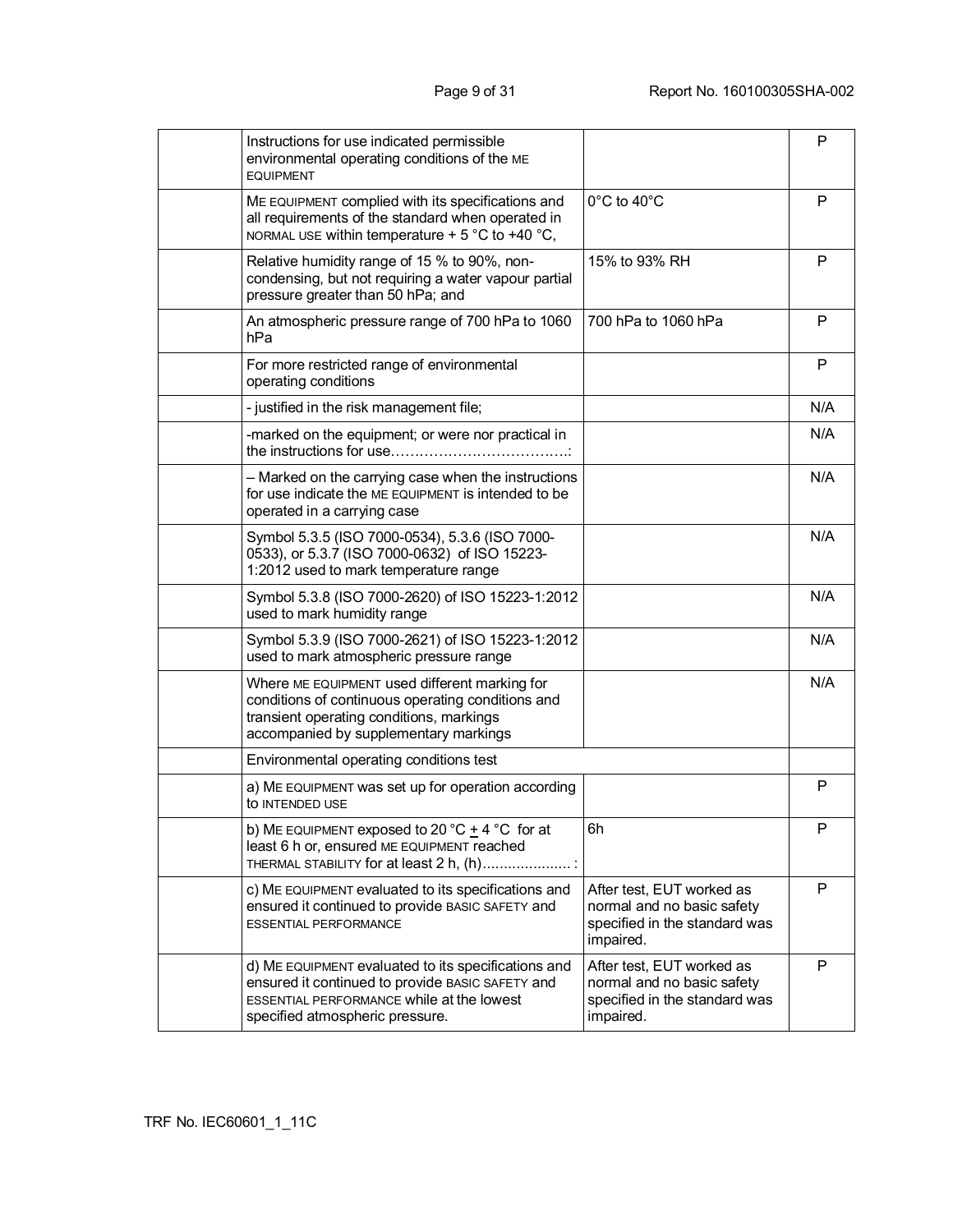|         | e) ME EQUIPMENT evaluated to its specifications and<br>ensured it continued to provide BASIC SAFETY and<br>ESSENTIAL PERFORMANCE while at the highest<br>specified atmospheric pressure.                                                                                                                                                                 | After test, EUT worked as<br>normal and no basic safety<br>specified in the standard was<br>impaired. | P   |
|---------|----------------------------------------------------------------------------------------------------------------------------------------------------------------------------------------------------------------------------------------------------------------------------------------------------------------------------------------------------------|-------------------------------------------------------------------------------------------------------|-----|
|         | f) Pressure in chamber relieved                                                                                                                                                                                                                                                                                                                          |                                                                                                       | P   |
|         | g) ME EQUIPMENT cooled to its lowest specified<br>environmental operating conditions                                                                                                                                                                                                                                                                     |                                                                                                       | P   |
|         | h) ME EQUIPMENT held at lowest specified<br>environmental operating conditions for at least 6 h<br>or, ensured the ME EQUIPMENT reached THERMAL                                                                                                                                                                                                          | 6h                                                                                                    | P   |
|         | i) ME EQUIPMENT met its specifications and BASIC<br>SAFETY and ESSENTIAL PERFORMANCE                                                                                                                                                                                                                                                                     | After test, EUT worked as<br>normal and no basic safety<br>specified in the standard was<br>impaired. | P   |
|         | j) ME EQUIPMENT warmed to its highest specified<br>continuous environmental operating conditions                                                                                                                                                                                                                                                         |                                                                                                       | P   |
|         | k) ME EQUIPMENT held the conditions of j) for at least<br>6 h or, ensured the ME EQUIPMENT reached THERMAL                                                                                                                                                                                                                                               | 6h                                                                                                    | P   |
|         | I) ME EQUIPMENT met its specifications and BASIC<br>SAFETY and ESSENTIAL PERFORMANCE                                                                                                                                                                                                                                                                     | After test, EUT worked as<br>normal and no basic safety<br>specified in the standard was<br>impaired. | P   |
| 4.2.3.2 | <b>Environmental shock to TRANSIT-OPERABLE EQUIPMENT</b>                                                                                                                                                                                                                                                                                                 |                                                                                                       |     |
|         | TRANSIT-OPERABLE EQUIPMENT with a stated wider<br>range of continuous environmental operation<br>conditions maintained BASIC SAFETY and ESSENTIAL<br>PERFORMANCE in the presence of condensation and<br>thermal shock from rapid changes in environmental<br>temperature and humidity during INTENDED USE when<br>test in accordance with 4.2.3.2 a)-j). | Not TRANSIT-OPERABLE ME<br>EQUIPMENT.                                                                 | N/A |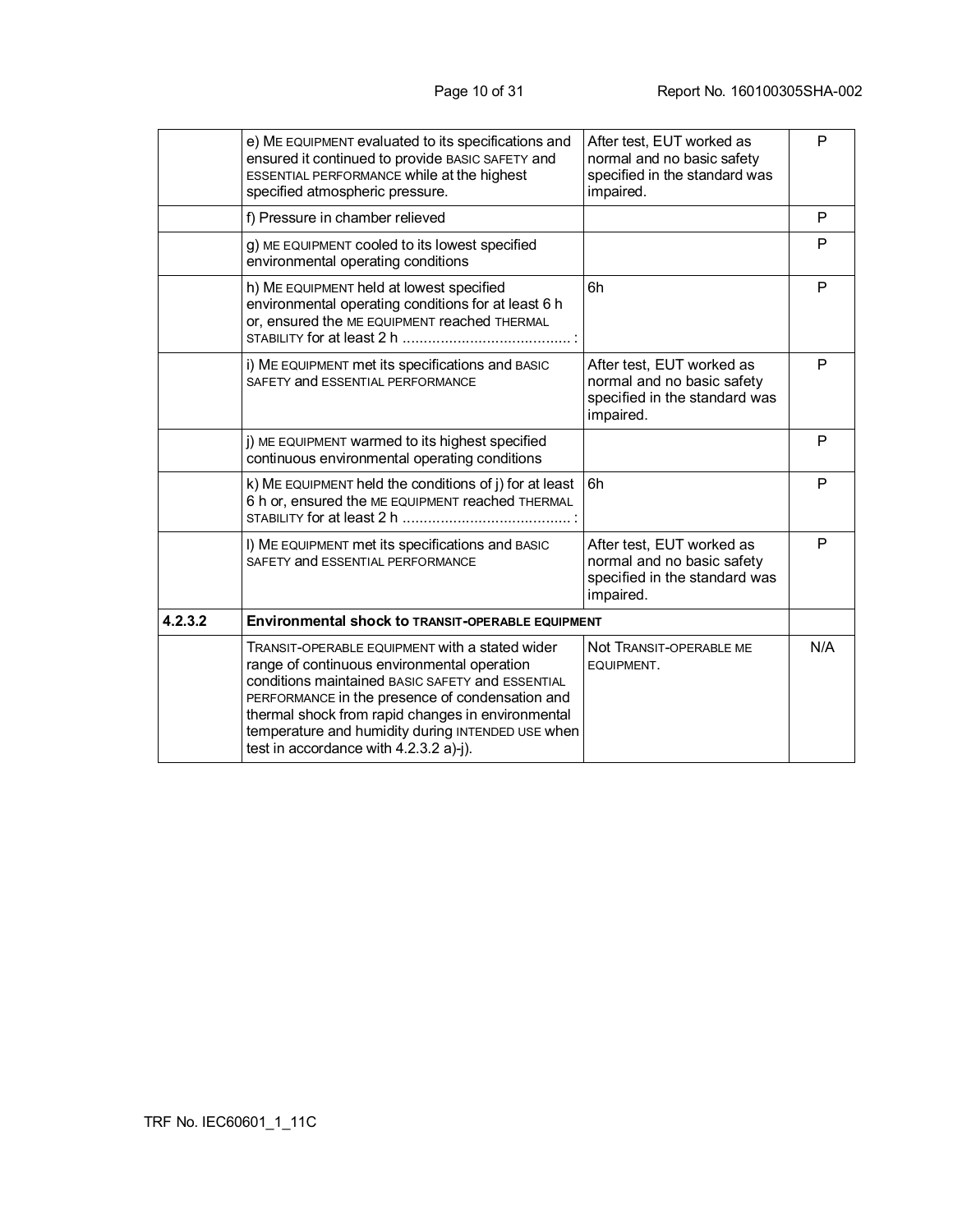| <b>GENERAL REQUIREMENTS FOR TESTING ME EQUIPMENT</b>                                                                                                                  |               |     |
|-----------------------------------------------------------------------------------------------------------------------------------------------------------------------|---------------|-----|
| In addition to the requirements of 5.9.2.1 of with IEC 60601-1 standard, accessibility<br>determined as indicated below:                                              |               |     |
| ACCESSIBLE parts of ME EQUIPMENT identified by<br>inspection and, when necessary, by testing                                                                          |               | P   |
| When in doubt, an ACCESSIBLE PART of ME EQUIPMENT<br>determined by a test with the small finger probe of<br>Fig 1, applied in a bent or straight position as follows: |               | P   |
| - for all positions of the ME EQUIPMENT operating in<br><b>NORMAL USE</b>                                                                                             | No opening    | N/A |
| - after opening ACCESS COVERS and removal of parts,<br>including lamps, fuses, and fuse holders when:                                                                 | No such parts | N/A |
| i) the ACCESS COVERS could be opened without the<br>use of a TOOL, or                                                                                                 |               | N/A |
| ii) the instructions for use instructed a LAY OPERATOR<br>to open the relevant ACCESS COVER                                                                           |               | N/A |

| <b>CLASSIFICATION OF ME EQUIPMENT AND ME SYSTEMS</b>                                                                                                                        |                                                               |     |
|-----------------------------------------------------------------------------------------------------------------------------------------------------------------------------|---------------------------------------------------------------|-----|
| ME EQUIPMENT intended for HOME HEALTHCARE<br>ENVIRONMENT classified as follows, except for<br>PERMANENTLY INSTALLED EQUIPMENT and as required<br>by Part 1, Sub-clause 6.2: | Only Class II adapter models<br>are evaluated in this report. |     |
| $-$ CLASS II OF INTERNALLY POWERED                                                                                                                                          | Class II                                                      |     |
| - Not provided with a FUNCTIONAL EARTH TERMINAL                                                                                                                             |                                                               |     |
| - When equipped with APPLIED PARTS, they are TYPE<br><b>BF OF CF</b>                                                                                                        | No applied parts.                                             | N/A |

|     | ME EQUIPMENT IDENTIFICATION, MARKING AND DOCUMENTS                                                                                                                                                                                                           |                                                                         |     |
|-----|--------------------------------------------------------------------------------------------------------------------------------------------------------------------------------------------------------------------------------------------------------------|-------------------------------------------------------------------------|-----|
| 7.1 | USABILITY of identification, marking, and<br>ACCOMPANYING DOCUMENTS intended for LAY<br>OPERATOR OF LAY RESPONSIBLE ORGANIZATION<br>evaluated by an OPERATOR whose PROFILE included<br>minimum eight years of education                                      | <b>USABILITY ENGINEERING</b><br>PROCESS not applied for power<br>supply | N/A |
|     | ME EQUIPMENT and ME SYSTEMS intended for HOME<br>HEALTHCARE ENVIRONMENT are simple to use and do<br>not require referencing complex ACCOMPANYING                                                                                                             |                                                                         | N/A |
| 7.2 | In addition to requirements of 7.2.9 of the general<br>standard, the carrying case provided some or all of<br>the ingress protection against water or particulate<br>matter, The ENCLOSURE is marked with the safety<br>sign ISO 7010-W001 and "keep dry" or |                                                                         | N/A |
|     | Symbol ISO 15223-1:2012, 5.3.4 (ISO 7000-0626)                                                                                                                                                                                                               |                                                                         | N/A |
|     | A carrying case marked with degree of protection                                                                                                                                                                                                             | <b>IP20</b>                                                             | P   |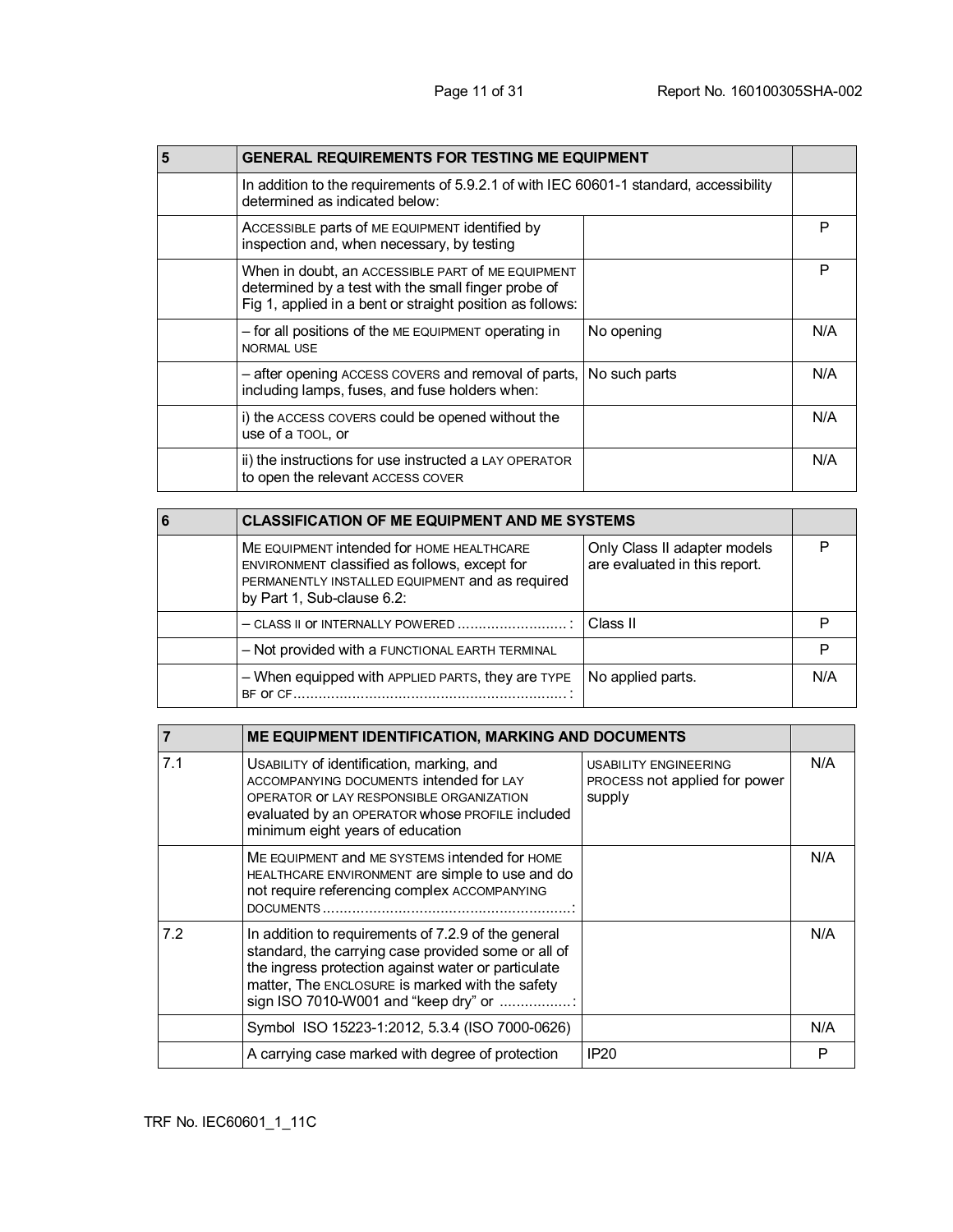|       | Carrying case inspected, and tests and criteria of<br>7.1.2 and 7.1.3 of Part 1 applied                                                                                                                                                                                                  | See IEC 60601-1 Test report,<br>Sub-clauses 7.1.2 and 7.1.3                                                                                                                                              | P   |
|-------|------------------------------------------------------------------------------------------------------------------------------------------------------------------------------------------------------------------------------------------------------------------------------------------|----------------------------------------------------------------------------------------------------------------------------------------------------------------------------------------------------------|-----|
| 7.3   | ACCOMPANYING DOCUMENTS                                                                                                                                                                                                                                                                   |                                                                                                                                                                                                          |     |
| 7.3.1 | ACCOMPANYING DOCUMENTS indicate the LAY<br>OPERATOR OF LAY RESPONSIBLE ORGANIZATION Should<br>contact the MANUFACTURER OF MANUFACTURER'S<br>representative on the following issues:                                                                                                      | Accompany documents are<br>provided for some critical<br>issue like technical data,<br>safety warnings, necessary<br>information to set up, but<br>further evaluation is needed<br>on end product level. | P   |
|       | - Assistance in setting up, using, or maintaining the<br>ME EQUIPMENT OF ME SYSTEM when needed, or                                                                                                                                                                                       |                                                                                                                                                                                                          | P   |
|       | - To report unexpected operation or events                                                                                                                                                                                                                                               |                                                                                                                                                                                                          | P   |
|       | ACCOMPANYING DOCUMENTS include a postal address<br>and either a phone number or web address for the<br>LAY OPERATOR OF LAY RESPONSIBLE ORGANIZATION to<br><b>contact the MANUFACTURER OF MANUFACTURER'S</b><br>representative                                                            |                                                                                                                                                                                                          | P   |
| 7.3.2 | ACCOMPANYING DOCUMENTS include necessary<br>details for healthcare professional to brief the LAY<br>OPERATOR OF LAY RESPONSIBLE ORGANIZATION ON ANY<br>known contraindication(s) to the use of ME<br>EQUIPMENT OF ME SYSTEM and any precautions to be<br>taken, including the following: | Accompany documents are<br>provided for some critical<br>issue like technical data,<br>safety warnings, necessary<br>information to set up, but<br>further evaluation is needed<br>on end product level. | N/A |
|       | - Precautions to be taken in the event of changes in<br>the performance of ME EQUIPMENT OF ME SYSTEM                                                                                                                                                                                     |                                                                                                                                                                                                          | N/A |
|       | - Precautions to be taken regarding the exposure of<br>the ME EQUIPMENT OF ME SYSTEM to reasonably<br>foreseeable environmental conditions                                                                                                                                               |                                                                                                                                                                                                          | N/A |
|       | - Adequate information regarding medicinal<br>substances that ME EQUIPMENT is designed to<br>administer, including any limitations in the choice of<br>substances to be delivered as indicated below:                                                                                    |                                                                                                                                                                                                          | N/A |
|       | - Information on any medicinal substances or<br>human blood derivatives incorporated into the ME<br>EQUIPMENT OF ACCESSORIES as an integral part; and                                                                                                                                    |                                                                                                                                                                                                          | N/A |
|       | - The degree of accuracy claimed for ME EQUIPMENT<br>with a measuring FUNCTION                                                                                                                                                                                                           |                                                                                                                                                                                                          | N/A |
| 7.4   | <b>Instructions for use</b>                                                                                                                                                                                                                                                              |                                                                                                                                                                                                          |     |
| 7.4.1 | Nature of the HAZARD, likely consequences that<br>could occur if the advice is not followed, and<br>precautions for reducing the RISK described in<br>instructions for use corresponding to each warning                                                                                 | See RISK MANAGEMENT Table<br>7.4.1                                                                                                                                                                       | P   |
|       | The instructions for use address the following issues, as applicable:                                                                                                                                                                                                                    |                                                                                                                                                                                                          |     |
|       | - Strangulation due to cables and hoses,<br>particularly due to excessive length                                                                                                                                                                                                         |                                                                                                                                                                                                          | P   |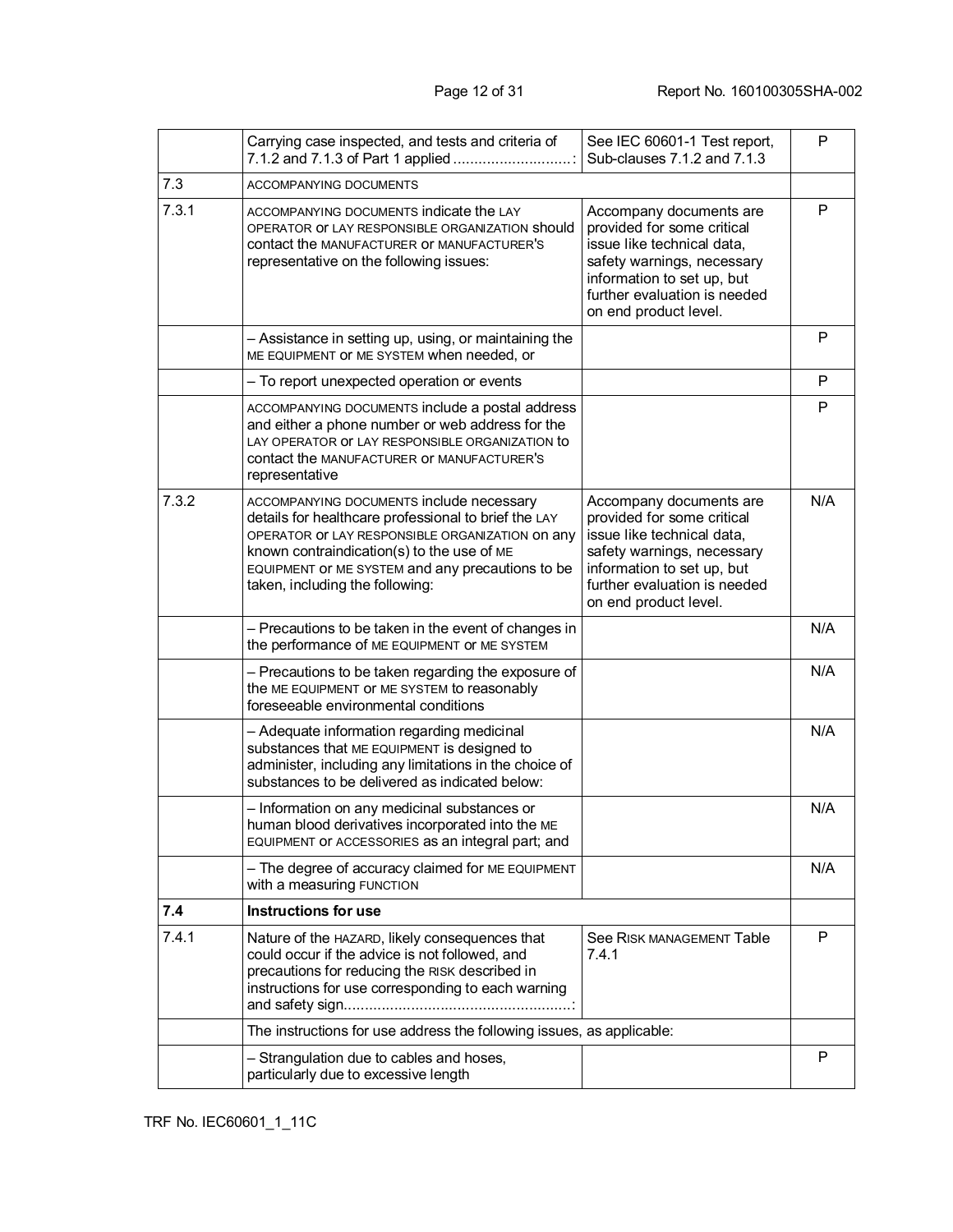|       | - Inhalation or swallowing of small parts                                                                                                                                                                                                                                                                |                                                                                                                                                        | P   |
|-------|----------------------------------------------------------------------------------------------------------------------------------------------------------------------------------------------------------------------------------------------------------------------------------------------------------|--------------------------------------------------------------------------------------------------------------------------------------------------------|-----|
|       | - Potential allergic reactions to accessible materials<br>used in the ME EQUIPMENT                                                                                                                                                                                                                       |                                                                                                                                                        | P   |
|       | - Contact injuries                                                                                                                                                                                                                                                                                       |                                                                                                                                                        |     |
|       | The instructions for use include warnings to the<br>effect that the following actions could be unsafe as<br>applicable:                                                                                                                                                                                  |                                                                                                                                                        | P   |
|       | - Use of ACCESSORIES, detachable parts, and<br>materials not described in the instructions for use<br>(see 7.9.2.14 of Part 1)                                                                                                                                                                           |                                                                                                                                                        | P   |
|       | - Interconnection of this equipment to other<br>equipment not described in the instructions for use<br>(see 16.2 c) indent 9) of Part 1)                                                                                                                                                                 |                                                                                                                                                        | P   |
|       | - Modification of the equipment                                                                                                                                                                                                                                                                          |                                                                                                                                                        | P   |
|       | - Use of the ME EQUIPMENT outside its carrying case<br>when some part of the protection required by this<br>standard is provided by that carrying case (see<br>8.3.1 and 10.1)                                                                                                                           |                                                                                                                                                        | P   |
| 7.4.2 | When BASIC SAFETY OF ESSENTIAL PERFORMANCE<br>dependents on the INTERNAL ELECTRICAL POWER<br>SOURCE, the instructions for use describes the<br>following:                                                                                                                                                | NO INTERNAL ELECTRICAL POWER<br>SOURCE.                                                                                                                | N/A |
|       | - Typical operation time or number of procedures :                                                                                                                                                                                                                                                       |                                                                                                                                                        | N/A |
|       | - Typical service life of the INTERNAL ELECTRICAL                                                                                                                                                                                                                                                        |                                                                                                                                                        | N/A |
|       | - Behaviour of ME EQUIPMENT while the<br>rechargeable INTERNAL ELECTRICAL POWER SOURCE                                                                                                                                                                                                                   |                                                                                                                                                        | N/A |
| 7.4.3 | Instructions for use for ME EQUIPMENT intended for<br>use by a LAY OPERATOR include easily understood<br>diagrams, illustrations, or photographs of the fully<br>assembled and ready-to-operate ME EQUIPMENT<br>including all controls, visual INFORMATION SIGNALS,<br>and indicators provided (see 7.1) | Necessary information to set<br>up was provided in the<br>instruction.<br><b>BUT USABILITY ENGINEERING</b><br>PROCESS not applied for power<br>supply. | P   |
| 7.4.4 | Additional requirements for ME EQUIPMENT start-up PROCEDURE:                                                                                                                                                                                                                                             |                                                                                                                                                        |     |
|       | - Easily understood diagrams, illustrations, or<br>photographs showing proper connection of the<br>PATIENT to the ME EQUIPMENT, ACCESSORIES and<br>other equipment (see 7.1)                                                                                                                             | No connection to PATIENT.                                                                                                                              | N/A |
|       | - the time from switching "ON" until the ME<br>EQUIPMENT is ready for NORMAL USE, when it<br>exceeds 15 s (see 15.4.4 of Part 1) (s)                                                                                                                                                                     | No such feature.                                                                                                                                       | N/A |
|       | -the time required for ME EQUIPMENT to warm from<br>the minimum storage temperature between uses<br>until it is ready for intended use; and                                                                                                                                                              | No such feature.                                                                                                                                       | N/A |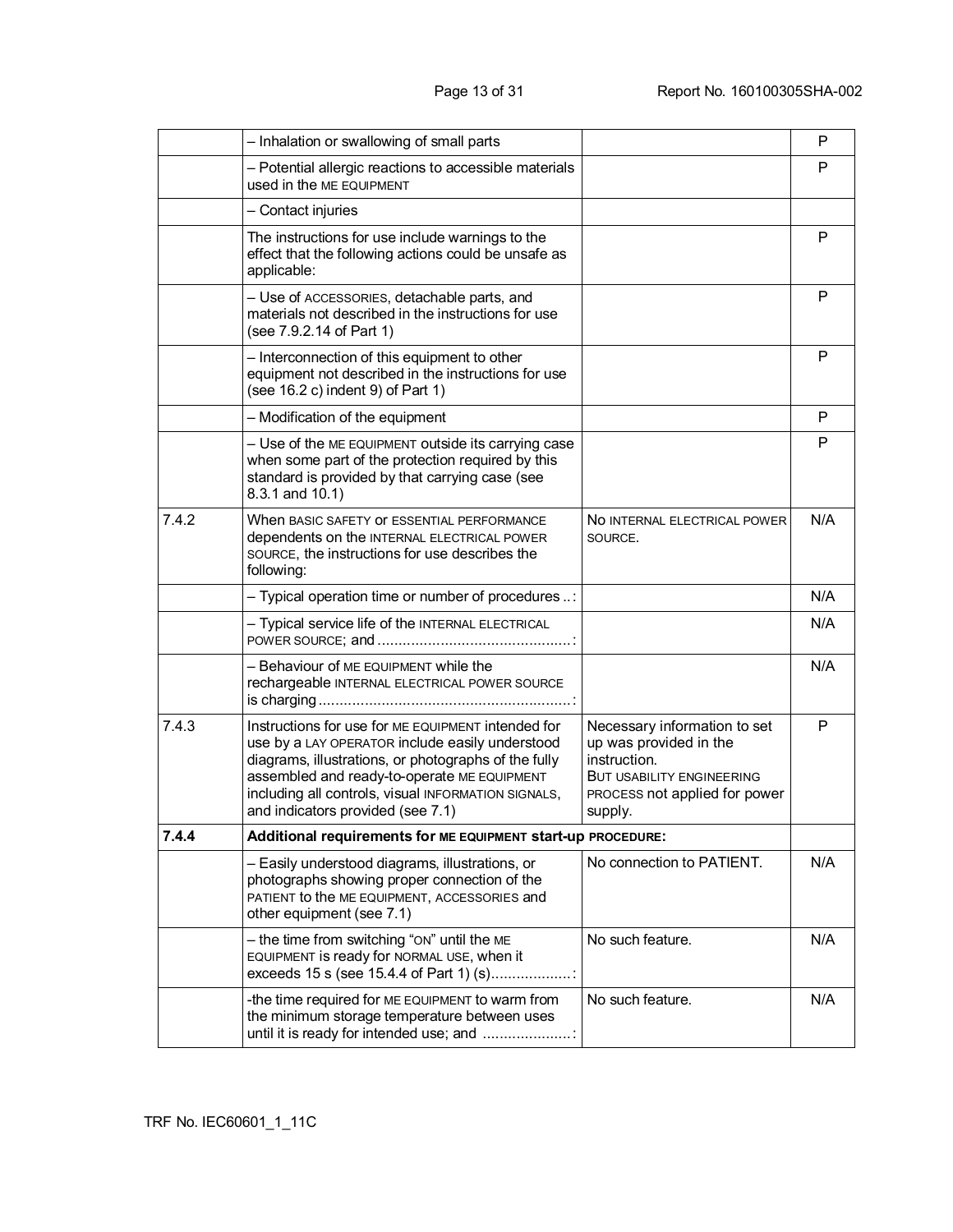|       | -the time required for ME EQUIPMENT to cool from the<br>maximum storage temperature between uses until it                                                                                                                                                                                         | No such feature.                                                                                                                          | N/A |
|-------|---------------------------------------------------------------------------------------------------------------------------------------------------------------------------------------------------------------------------------------------------------------------------------------------------|-------------------------------------------------------------------------------------------------------------------------------------------|-----|
| 7.4.5 | Instructions for use for ME EQUIPMENT intended for<br>use by a LAY OPERATOR include a description of<br>generally known conditions in the HOME HEALTHCARE<br>ENVIRONMENT that can unacceptably affect the BASIC<br>SAFETY and ESSENTIAL PERFORMANCE of the ME<br><b>EQUIPMENT</b>                 | Further evaluation is needed<br>on end product level.                                                                                     | N/A |
|       | The steps that can be taken by the LAY OPERATOR to<br>identify and resolve the above conditions                                                                                                                                                                                                   |                                                                                                                                           | N/A |
|       | At least the following issues are also included as applicable                                                                                                                                                                                                                                     |                                                                                                                                           |     |
|       | - The effects of lint, dust, light (including sunlight),<br>etc.                                                                                                                                                                                                                                  |                                                                                                                                           | N/A |
|       | - A list of known devices or other sources that can<br>potentially cause interference problems                                                                                                                                                                                                    |                                                                                                                                           | N/A |
|       | - The effects of degraded sensors and electrodes,<br>or loosened electrodes, that can degrade<br>performance or cause other problems                                                                                                                                                              |                                                                                                                                           | N/A |
|       | - The effects caused by pets, pests or children                                                                                                                                                                                                                                                   |                                                                                                                                           | N/A |
|       | The instructions for use explain the meaning of the<br>IP classification marked on the ME EQUIPMENT, and<br>on any carrying case provided with the ME<br>EQUIPMENT as applicable                                                                                                                  |                                                                                                                                           | N/A |
| 7.4.6 | Instructions for use include a troubleshooting guide<br>for use when there are indications of a ME<br>EQUIPMENT malfunction during start-up or operation                                                                                                                                          | No need of such guide for<br>power supply. But final<br>determination in the end<br>product.                                              | N/A |
|       | Troubleshooting guide discloses the necessary<br>steps in the event of an TECHNICAl ALARM CONDITION                                                                                                                                                                                               |                                                                                                                                           | N/A |
| 7.4.7 | Instructions for use for ME EQUIPMENT, ME SYSTEMS,<br>parts, and ACCESSORIES for other than single use<br>that can be contaminated by contact with PATIENT,<br>body fluids, or expired gases, during INTENDED USE,<br>indicate the following:                                                     | No cleaning, disinfection and<br>sterilization required for power<br>supply.<br>But further evaluation is<br>needed on end product level. | N/A |
|       | - Frequency of cleaning, cleaning and disinfection,<br>or cleaning and sterilization, as appropriate, for ME<br>EQUIPMENT, ME SYSTEMS, parts, and ACCESSORIES<br>used on the same PATIENT including rinsing<br>methods, drying, handling, and storage between<br>uses (see $8.1$ and $8.2$ ); and |                                                                                                                                           | N/A |
|       | - It is necessary to clean and disinfect, clean and<br>sterilize the ME EQUIPMENT, ME SYSTEMS, parts, and<br>ACCESSORIES for multiple PATIENT use between uses<br>on different PATIENTS, including rinsing methods,<br>drying, handling, and storage until re-use (see 8.1<br>and 8.2), or        |                                                                                                                                           | N/A |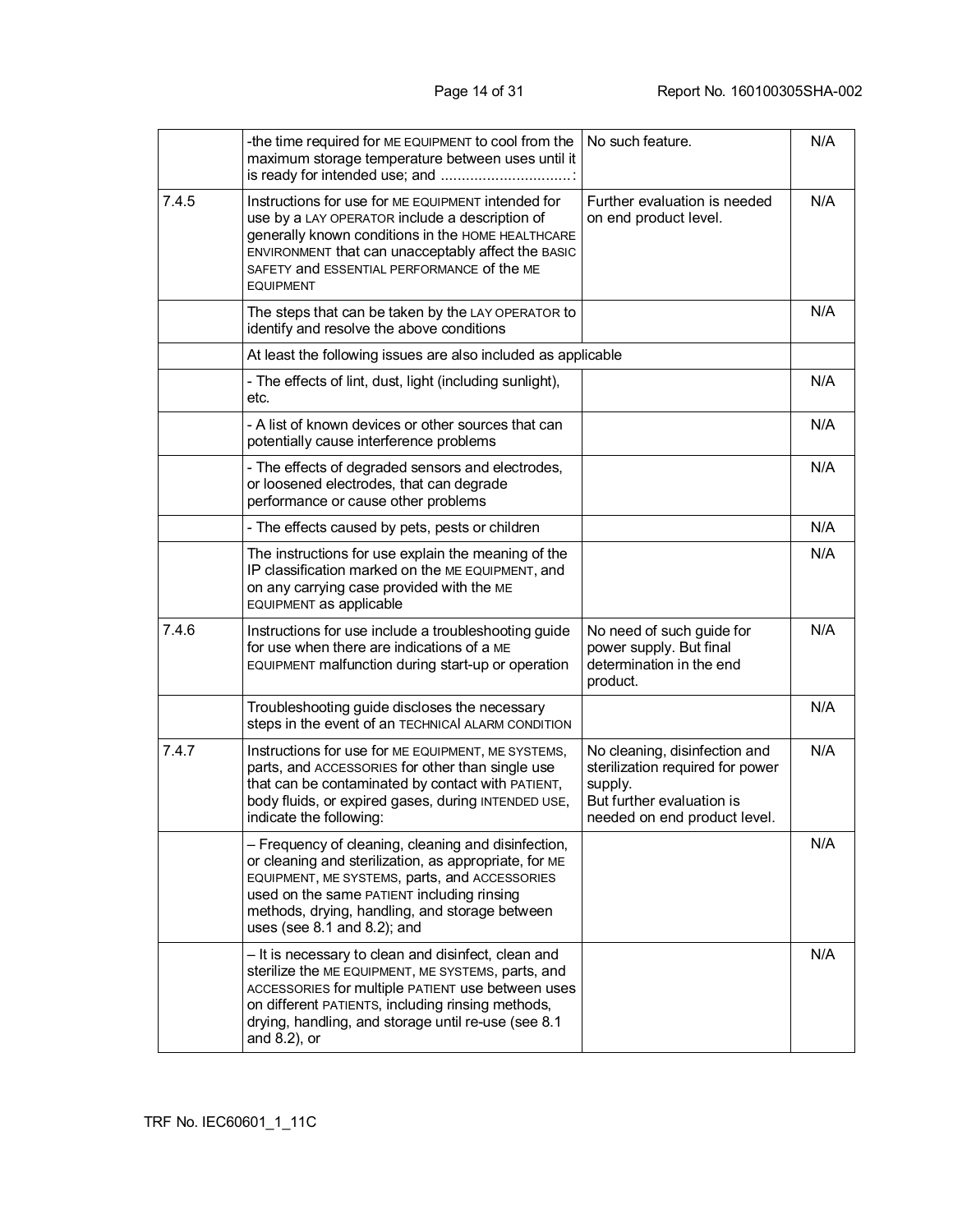|        | - ME EQUIPMENT, ME SYSTEMS and ACCESSORIES<br>require professional hygienic maintenance prior to<br>re-use and provide contact details for the source of<br>these services (see 7.5.2)                                                                                            |                                                                                                                                | N/A |
|--------|-----------------------------------------------------------------------------------------------------------------------------------------------------------------------------------------------------------------------------------------------------------------------------------|--------------------------------------------------------------------------------------------------------------------------------|-----|
| 7.4.8  | Instructions for use include:                                                                                                                                                                                                                                                     |                                                                                                                                |     |
|        | $-$ EXPECTED SERVICE LIFE of the ME EQUIPMENT $\ldots$                                                                                                                                                                                                                            |                                                                                                                                | N/A |
|        | - EXPECTED SERVICE LIFE of parts and ACCESSORIES<br>shipped with the ME EQUIPMENT                                                                                                                                                                                                 |                                                                                                                                | N/A |
|        | - SHELF LIFE of parts and ACCESSORIES shipped with<br>ME EQUIPMENT when SHELF LIFE IS less than the                                                                                                                                                                               |                                                                                                                                | N/A |
| 7.4.9  | Instructions for use include:                                                                                                                                                                                                                                                     |                                                                                                                                |     |
|        | - A statement indicating the LAY RESPONSIBLE<br>ORGANIZATION must contact its local authorities to<br>determine the proper method of disposal of<br>potentially bio hazardous parts and ACCESSORIES,<br>as applicable                                                             | Not applicable for power<br>supply.                                                                                            | N/A |
| 7.4.10 | Instructions for use includes the recommended<br>placement of the remote parts of the DISTRIBUTED<br>ALARM SYSTEM, when applicable, to ensure the<br>OPERATOR can be notified at all times by an<br>appropriate element of DISTRIBUTED ALARM SYSTEM<br>within its specified range |                                                                                                                                | N/A |
|        |                                                                                                                                                                                                                                                                                   |                                                                                                                                |     |
| 7.5    | <b>Technical description</b>                                                                                                                                                                                                                                                      |                                                                                                                                |     |
| 7.5.1  | The technical description for PERMANENTLY<br>INSTALLED CLASS   ME EQUIPMENT INCLUDES:                                                                                                                                                                                             | Not PERMANENTLY INSTALLED<br>CLASS I ME EQUIPMENT.                                                                             | N/A |
|        | - A warning indicating the ME EQUIPMENT<br>installation, including a correct PROTECTIVE EARTH<br>CONNECTION, must only be carried out by qualified<br>SERVICE PERSONNEL                                                                                                           |                                                                                                                                | N/A |
|        | - Specifications of the PERMANENTLY INSTALLED<br>PROTECTIVE EARTH CONDUCTOR                                                                                                                                                                                                       |                                                                                                                                | N/A |
|        | - A warning to verify the integrity of the external<br>protective earthing system                                                                                                                                                                                                 |                                                                                                                                | N/A |
|        | - A warning to connect and verify that the<br>PROTECTIVE EARTH TERMINAL of the PERMANENTLY<br>INSTALLED ME EQUIPMENT IS CONNECTED to the<br>external protective earthing system                                                                                                   |                                                                                                                                | N/A |
| 7.5.2  | Technical description includes methods for cleaning<br>and disinfection or cleaning and sterilization for ME<br>EQUIPMENT and ACCESSORIES requiring professional<br>hygienic maintenance prior to reuse (see 7.4.7):                                                              | No cleaning, disinfection and<br>sterilization required for power<br>supply.<br>But final determination in the<br>end product. | N/A |
|        | - Before and after any type of service PROCEDURE                                                                                                                                                                                                                                  |                                                                                                                                | N/A |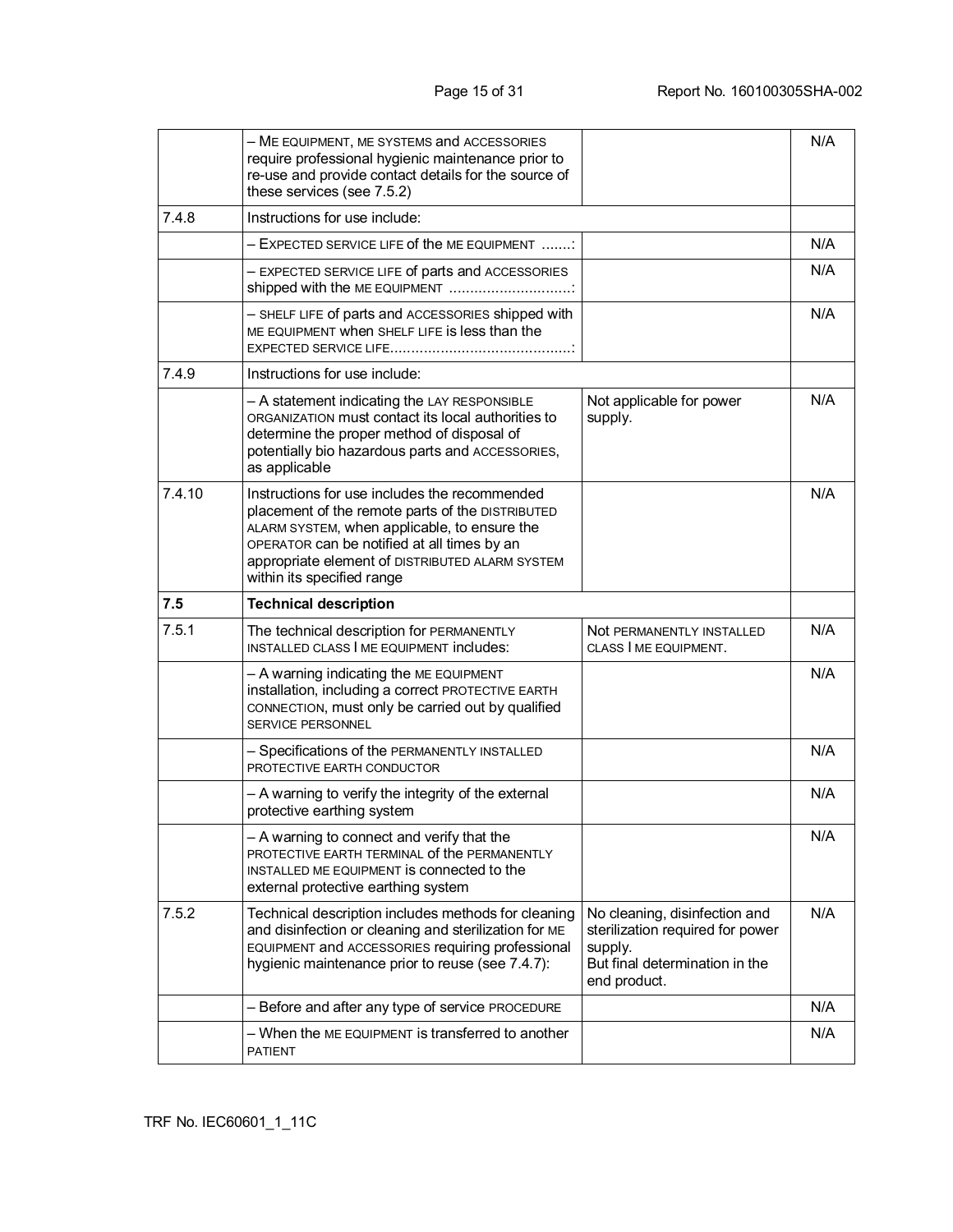| 8     | <b>PROTECTION AGAINST EXCESSIVE TEMPERATURES AND OTHER</b><br><b>HAZARDS</b>                                                                                                                                                                                                                                                                |                                                                                                           |     |
|-------|---------------------------------------------------------------------------------------------------------------------------------------------------------------------------------------------------------------------------------------------------------------------------------------------------------------------------------------------|-----------------------------------------------------------------------------------------------------------|-----|
| 8.1   | A LAY OPERATOR In the HOME HEALTHCARE<br>ENVIRONMENT can perform the cleaning or cleaning<br>and disinfection PROCESSES when intended (see<br>7.4.7)                                                                                                                                                                                        | No cleaning, disinfection<br>required for power supply.<br>But final determination in the<br>end product. | N/A |
|       | USABILITY of each such PROCESS pertaining to a LAY<br>OPERATOR was investigated by the USABILITY                                                                                                                                                                                                                                            |                                                                                                           | N/A |
| 8.2   | A LAY OPERATOR IN the HOME HEALTHCARE<br>ENVIRONMENT can perform the cleaning and<br>sterilization PROCESSES when intended (see 7.4.7)                                                                                                                                                                                                      | No sterilization required for<br>power supply.<br>But final determination in the<br>end product.          | N/A |
|       | USABILITY of each such PROCESS pertaining to a LAY<br>OPERATOR was investigated by the USABILITY<br><b>ENGINEERING PROCESS</b>                                                                                                                                                                                                              |                                                                                                           | N/A |
| 8.3   | Additional requirements for ingress of water or particulate matter into ME<br><b>EQUIPMENT and ME SYSTEMS</b>                                                                                                                                                                                                                               |                                                                                                           |     |
| 8.3.1 | TRANSIT-OPERABLE, HANDHELD, and BODY-WORN ME<br>EQUIPMENT maintained BASIC SAFETY and ESSENTIAL<br>PERFORMANCE after undergoing the test of IEC                                                                                                                                                                                             |                                                                                                           | N/A |
|       | All other ME EQUIPMENT maintained BASIC SAFETY<br>and ESSENTIAL PERFORMANCE after undergoing the<br>test of IEC 60529 for at least IP21                                                                                                                                                                                                     |                                                                                                           | N/A |
|       | For PORTABLE ME EQUIPMENT intended to be used<br>only while in a carrying case, IP21 met with the ME<br>EQUIPMENT in its the carrying case                                                                                                                                                                                                  |                                                                                                           | N/A |
|       | Maintenance of BASIC SAFETY and ESSENTIAL<br>PERFORMANCE VERIFIED                                                                                                                                                                                                                                                                           |                                                                                                           | N/A |
| 8.3.2 | ENCLOSURES of the non-ME EQUIPMENT parts of the<br>ME SYSTEMS provide the degree of protection<br>against harmful ingress of water or particulate<br>matter equivalent to equipment complying with their<br>respective IEC or ISO safety standards                                                                                          |                                                                                                           | N/A |
|       | Tests of IEC 60529:1989 conducted with the<br>equipment placed in the least favourable position of<br>NORMAL USE and the ENCLOSURES inspected                                                                                                                                                                                               |                                                                                                           | N/A |
| 8.4   | Additional requirements for interruption of the power supply/suppLY MAINS to<br>ME EQUIPMENT and ME SYSTEM                                                                                                                                                                                                                                  |                                                                                                           |     |
|       | ME EQUIPMENT OF ME SYSTEM with ESSENTIAL<br>PERFORMANCE intended to actively keep alive or<br><b>resuscitate a PATIENT maintained its ESSENTIAL</b><br>PERFORMANCE for a sufficient time or for a sufficient<br>number of PROCEDURES when loss or failure of<br>SUPPLY MAINS or near depletion INTERNAL<br>ELECTRICAL POWER SOURCE OCCUITED | Not such ME EQUIPMENT.                                                                                    | N/A |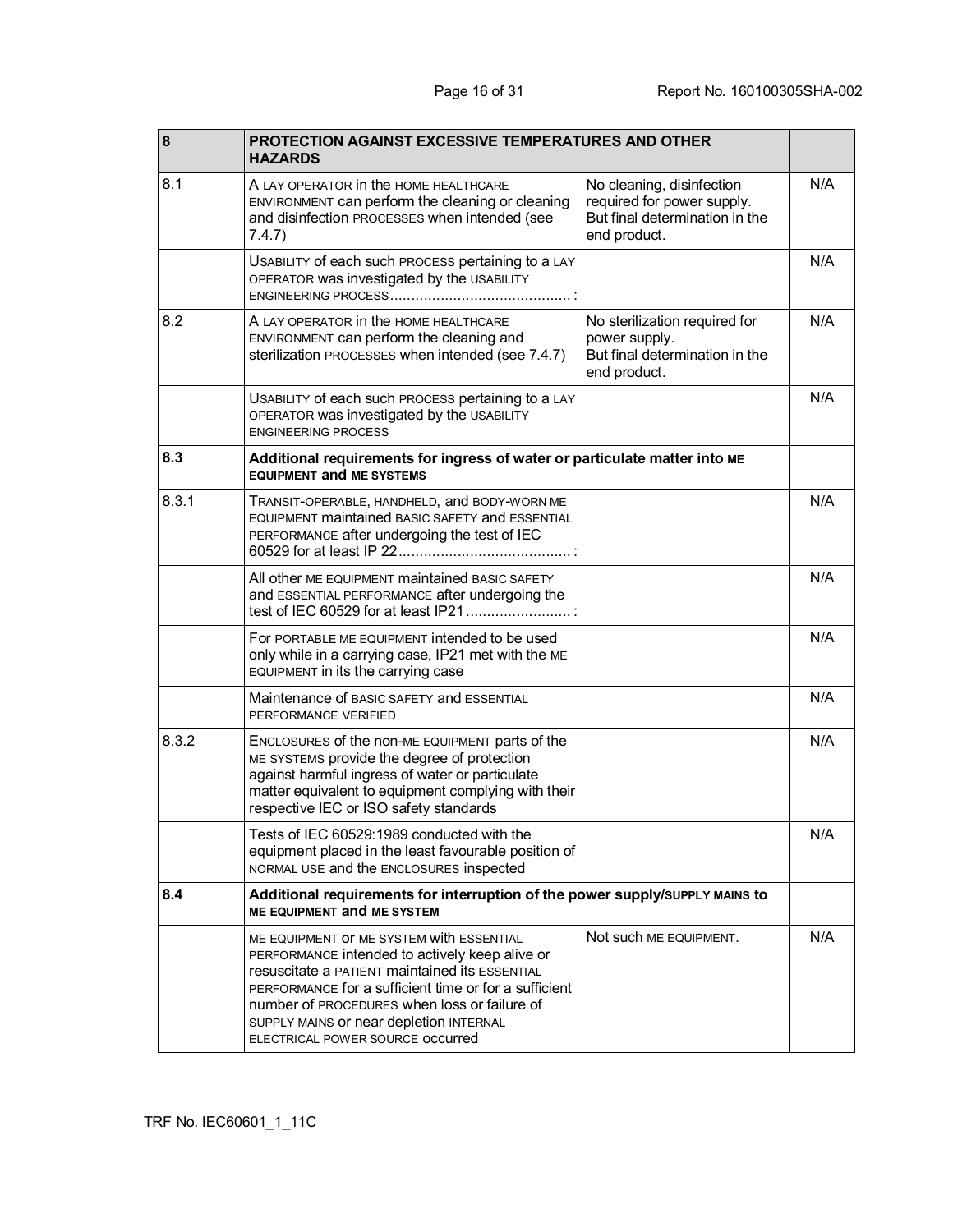| 8.5 | Additional requirements for an INTERNAL ELECTRICAL POWER SOURCE                                                                                                                                                                                                                                                                                                                       |     |
|-----|---------------------------------------------------------------------------------------------------------------------------------------------------------------------------------------------------------------------------------------------------------------------------------------------------------------------------------------------------------------------------------------|-----|
|     | Functional tests conducted, and the RISK                                                                                                                                                                                                                                                                                                                                              | N/A |
|     | It was not possible to inactivate the visual ALARM<br>SIGNAL of this TECHNICAL ALARM CONDITION                                                                                                                                                                                                                                                                                        | N/A |
|     | A TECHNICAL ALARM CONDITION of at least LOW<br>PRIORITY remained active until the INTERNAL<br>ELECTRICAL POWER SOURCE returned to a level<br>above the ALARM LIMIT or until depleted                                                                                                                                                                                                  | N/A |
|     | TECHNICAL ALARM CONDITION provides sufficient time<br>or sufficient number of procedures for a LAY<br>OPERATOR to act                                                                                                                                                                                                                                                                 | N/A |
|     | ME EQUIPMENT OF ME SYSTEM with ESSENTIAL<br>PERFORMANCE intended to actively keep alive or<br>resuscitate a PATIENT with an INTERNAL ELECTRICAL<br>POWER SOURCE IS equipped with an ALARM SYSTEM<br>that includes at least a MEDIUM PRIORITY TECHNICAL<br>ALARM CONDITION indicating the INTERNAL<br>ELECTRICAL POWER SOURCE is nearing insufficient<br>remaining power for operation | N/A |
|     | ME EQUIPMENT OF ME SYSTEM with ESSENTIAL<br>PERFORMANCE intended to actively keep alive or<br>resuscitate a PATIENT with an INTERNAL ELECTRICAL<br>POWER SOURCE is equipped with an automatic<br>SWITCHOVER TO INTERNAL ELECTRICAL POWER SOURCE                                                                                                                                       | N/A |
|     | ME EQUIPMENT OF ME SYSTEM with ESSENTIAL<br>PERFORMANCE intended to actively keep alive or<br><b>resuscitate a PATIENT with no INTERNAL ELECTRICAL</b><br>POWER SOURCE IS equipped with an ALARM SYSTEM<br>that includes at least a MEDIUM PRIORITY ALARM<br>CONDITION indicating power failure                                                                                       | N/A |
|     | The technical description describes methods that<br>can be employed for longer periods                                                                                                                                                                                                                                                                                                | N/A |
|     | Instructions for use describes the alternative life-<br>supporting methods to be employed                                                                                                                                                                                                                                                                                             | N/A |
|     | Instructions for use disclose the time or number of<br>procedures available following a loss or failure of<br>the SUPPLY MAINS or near depletion of the INTERNAL<br>ELECTRICAL POWER SOURCE                                                                                                                                                                                           | N/A |
|     | Optionally, independent means were used to<br>provide ESSENTIAL PERFORMANCE                                                                                                                                                                                                                                                                                                           | N/A |
|     | Optionally, an INTERNAL ELECTRICAL POWER SOURCE<br>was used to maintain ESSENTIAL PERFORMANCE :                                                                                                                                                                                                                                                                                       | N/A |
|     | The time or number of PROCEDURES remaining<br>allowed alternative life-supporting methods to be<br>employed                                                                                                                                                                                                                                                                           | N/A |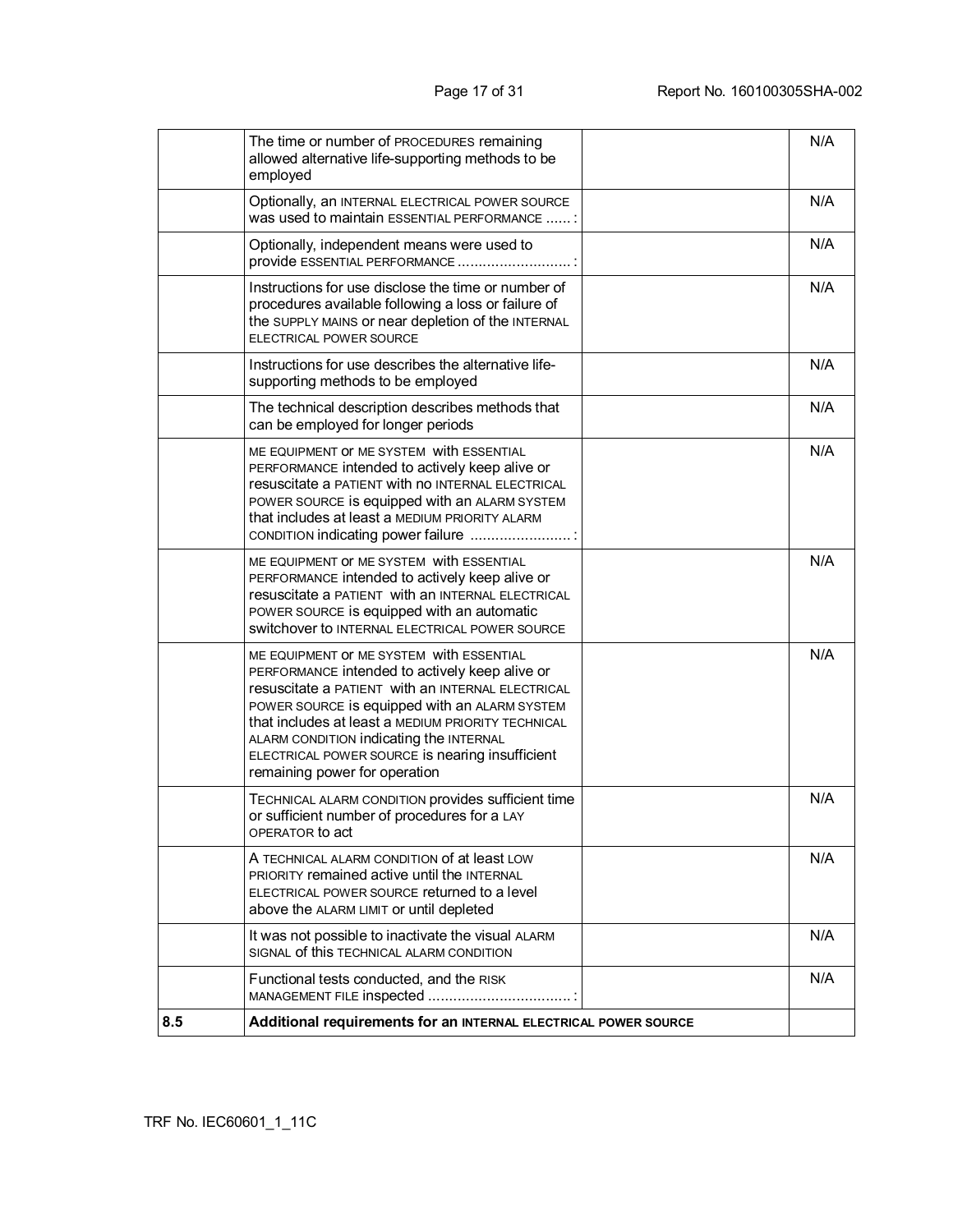| 8.5.1 | ME EQUIPMENT provided with a means for the<br>OPERATOR to determine state of the INTERNAL<br>ELECTRICAL POWER SOURCE when the is essential<br>for BASIC SAFETY OF ESSENTIAL PERFORMANCE OF to<br>control risks associated with loss of ESSENTIAL<br><b>PERFORMANCE</b> | P   |
|-------|------------------------------------------------------------------------------------------------------------------------------------------------------------------------------------------------------------------------------------------------------------------------|-----|
|       | State of INTERNAL ELECTRICAL POWER SOURCE<br>indicated by:                                                                                                                                                                                                             | P   |
|       | - number of PROCEDURES remaining;                                                                                                                                                                                                                                      | N/A |
|       | -remaining operating time;                                                                                                                                                                                                                                             | N/A |
|       | -percentage of the remaining operating time or<br>energy; or                                                                                                                                                                                                           | N/A |
|       | -"fuel" gauge                                                                                                                                                                                                                                                          | N/A |
|       | Instructions described method to determine state of<br><b>INTERNAL ELECTRICAL POWER SOURCE</b>                                                                                                                                                                         | P   |
| 8.5.2 | Means, other than labelling, provided to prevent<br>RISK of swallowing coin/button cells                                                                                                                                                                               | N/A |
|       | Replacement of button cell require use of TOOL                                                                                                                                                                                                                         | N/A |

| 9 | <b>ACCURACY OF CONTROLS AND INSTRUMENTS AND PROTECTION</b><br><b>AGAINST HAZARDOUS OUTPUTS</b>                                                                                                                               |     |
|---|------------------------------------------------------------------------------------------------------------------------------------------------------------------------------------------------------------------------------|-----|
|   | The RISKS associated with USABILITY in the HOME HEALTHCARE ENVIRONMENT for<br>OPERATOR PROFILES including a LAY OPERATOR when performing the USABILITY<br>ENGINEERING PROCESS include at least the following considerations: |     |
|   | - changes of controls                                                                                                                                                                                                        | N/A |
|   | - unexpected movement                                                                                                                                                                                                        | N/A |
|   | - potential for misconnection                                                                                                                                                                                                | N/A |
|   | - potential for improper operation, or unsafe use                                                                                                                                                                            | N/A |
|   | - potential for confusion as to current operational<br>mode                                                                                                                                                                  | N/A |
|   | - change in the transfer of energy or substance                                                                                                                                                                              | N/A |
|   | - exposure to environmental conditions specified in<br>this standard                                                                                                                                                         | N/A |
|   | - exposure to biological materials, and                                                                                                                                                                                      | N/A |
|   | - small parts being inhaled or swallowed                                                                                                                                                                                     | N/A |
|   | Particular emphasis placed on the limited training of<br>a LAY OPERATOR with respect to the ability to<br>intervene and maintain BASIC SAFETY and ESSENTIAL<br>PERFORMANCE.                                                  | N/A |
|   | The MANUFACTURER'S USABILITY ENGINEERING<br>PROCESS included the least capable intended LAY<br>OPERATOR OF LAY RESPONSIBLE ORGANIZATION                                                                                      | N/A |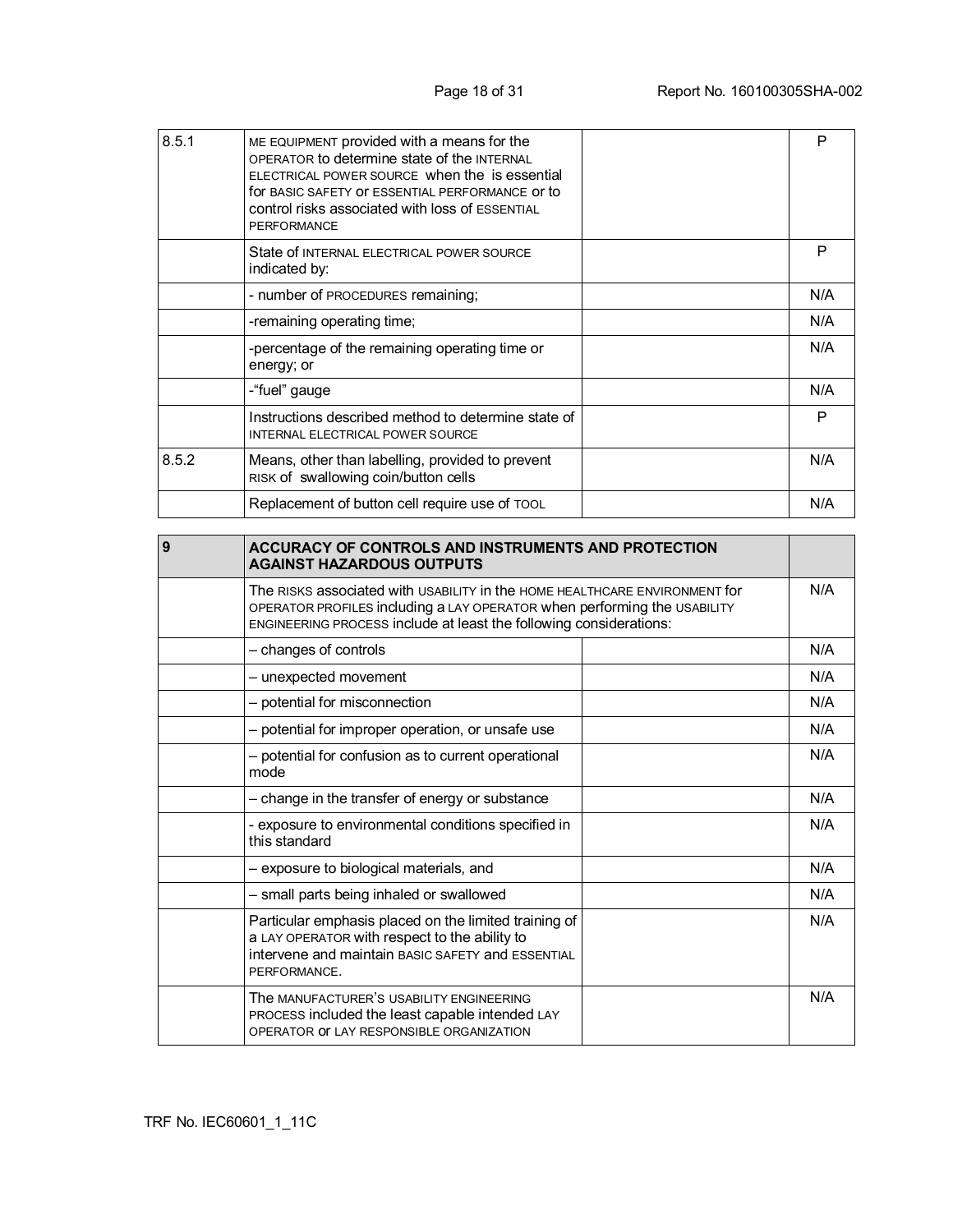| USABILITY ENGINEERING FILE INSpected for | <b>USABILITY ENGINEERING</b> | N/A |
|------------------------------------------|------------------------------|-----|
| compliance                               |                              |     |
|                                          | power supply                 |     |

| 10     | <b>CONSTRUCTION OF ME EQUIPMENT</b>                                                                                                                                                                                                                                                                                                             |                                             |     |
|--------|-------------------------------------------------------------------------------------------------------------------------------------------------------------------------------------------------------------------------------------------------------------------------------------------------------------------------------------------------|---------------------------------------------|-----|
| 10.1   | Additional requirements for mechanical strength                                                                                                                                                                                                                                                                                                 |                                             |     |
| 10.1.1 | Additions to Table 28 Mechanical strength test of the<br>base standard, conducted as indicated in Table 1,<br>Mechanical strength test applicability, non-TRANSIT-<br>OPERABLE, and Table 2, Mechanical strength test<br>applicability, TRANSIT-OPERABLE                                                                                        |                                             | P   |
| 10.1.2 | ME EQUIPMENT, its parts, and mounting ACCESSORIES,<br>intended for non-TRANSIT-OPERABLE use displayed<br>adequate mechanical strength when subjected to<br>mechanical stress caused by NORMAL USE, including<br>pushing, impact, dropping and rough handling (not<br>applicable to FIXED and STATIONARY ME EQUIPMENT)                           | non-TRANSIT-OPERABLE and<br><b>PORTABLE</b> | P   |
|        | ME EQUIPMENT maintained BASIC SAFETY and ESSENTIAL PERFORMANCE after<br>mechanical tests                                                                                                                                                                                                                                                        |                                             |     |
|        | OPERATOR-re-settable protective devices that can be<br>reset without the use of a TOOL were, optionally,<br>reset prior to the evaluation of BASIC SAFETY and<br><b>ESSENTIAL PERFORMANCE</b>                                                                                                                                                   |                                             | N/A |
|        | a) Shock tests conducted in accordance with IEC                                                                                                                                                                                                                                                                                                 | See Appended Table 10.1.2a                  | P   |
|        | b) Broad-band random vibration tests conducted in<br>accordance with IEC 60068-2-64:2008, using the                                                                                                                                                                                                                                             | See Appended Table 10.1.2b                  | P   |
| 10.1.3 | ME EQUIPMENT, parts, and mounting ACCESSORIES for<br>TRANSIT-OPERABLE use displayed adequate<br>mechanical strength when subjected to pushing,<br>impact, dropping, rough handling, and rigorous<br>conditions of PATIENT movement in NORMAL USE as<br>well as transportation by trolleys, carts, road<br>vehicles, trains, ships, and aircraft | Not TRANSIT-OPERABLE ME<br><b>EQUIPMENT</b> | N/A |
|        | ME EQUIPMENT maintained BASIC SAFETY and<br>ESSENTIAL PERFORMANCE after the following tests:                                                                                                                                                                                                                                                    |                                             | N/A |
|        | a) Shock tests conducted on other than HAND-HELD<br>ME EQUIPMENT, parts, and mounting ACCESSORIES in<br>accordance with IEC 60068-2-27:2008                                                                                                                                                                                                     |                                             | N/A |
|        |                                                                                                                                                                                                                                                                                                                                                 | See Appended Table 10.1.3a1                 | N/A |
|        |                                                                                                                                                                                                                                                                                                                                                 | See Appended Table 10.1.3a2                 | N/A |
|        | b) Shock tests conducted on HAND-HELD ME<br>EQUIPMENT, parts, and mounting ACCESSORIES in<br>accordance with IEC 60068-2-27:2008                                                                                                                                                                                                                |                                             | N/A |
|        |                                                                                                                                                                                                                                                                                                                                                 | See Appended Table 10.1.3b1                 | N/A |
|        |                                                                                                                                                                                                                                                                                                                                                 | See Appended Table 10.1.3b2                 | N/A |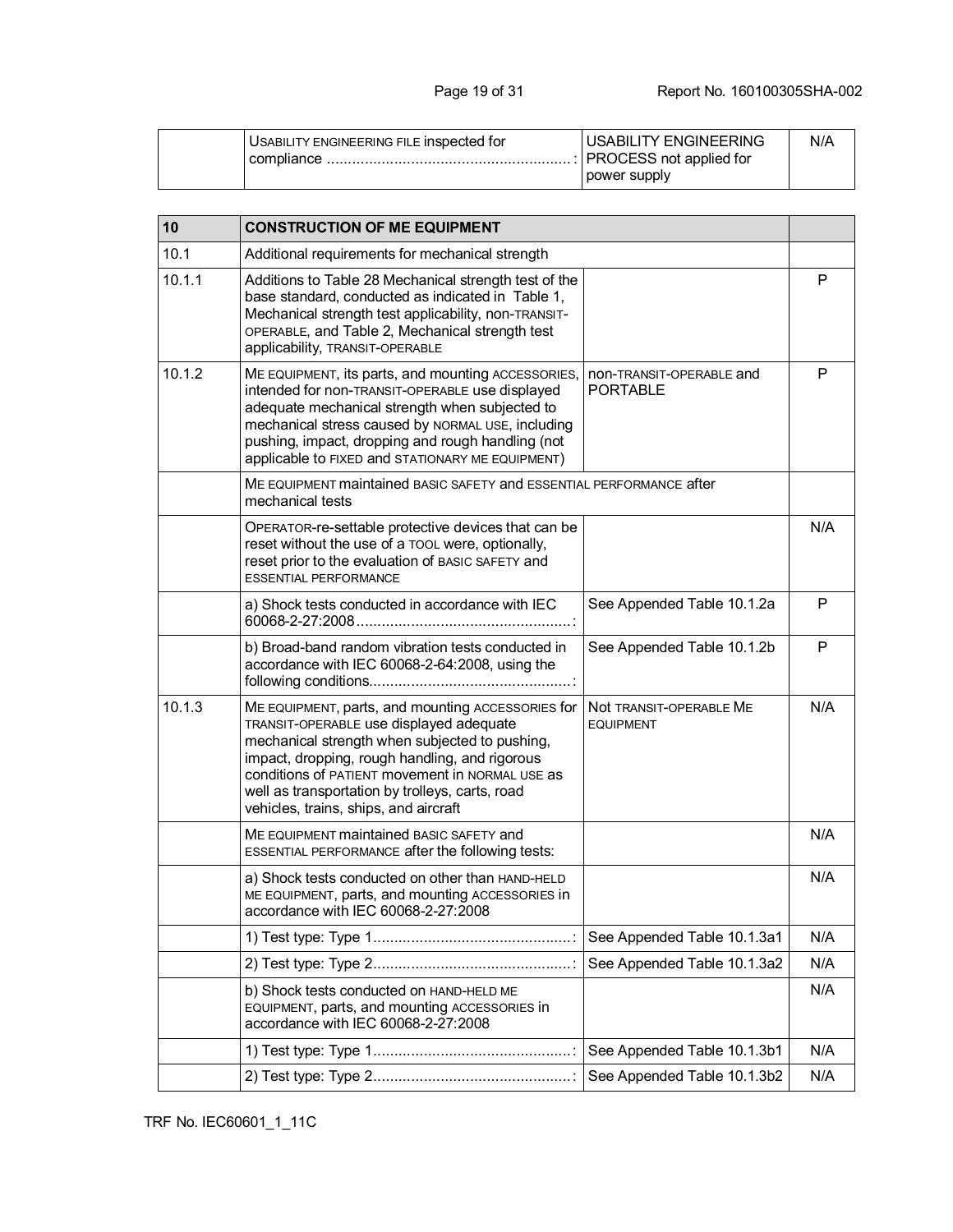|      | c) Broad-band random vibration test conducted on<br>ME EQUIPMENT, parts, and mounting ACCESSORIES in<br>accordance with IEC 60068-2-64:2008.                                                 | See Appended Table 10.1.3c                                                                            | N/A |
|------|----------------------------------------------------------------------------------------------------------------------------------------------------------------------------------------------|-------------------------------------------------------------------------------------------------------|-----|
|      | d) Free fall tests conducted on PORTABLE and MOBILE<br>ME EQUIPMENT, parts, and mounting ACCESSORIES per<br>IEC 60068-2-31:2008, using PROCEDURE 1                                           | See Appended Table 10.1.3d                                                                            | N/A |
|      | BASIC SAFETY and ESSENTIAL PERFORMANCE WETE<br>maintained                                                                                                                                    | After test, EUT worked as<br>normal and no basic safety<br>specified in the standard was<br>impaired. | N/A |
| 10.2 | Controls of ME EQUIPMENT intended for use by a LAY<br>OPERATORY that can affect BASIC SAFETY OF<br>ESSENTIAL PERFORMANCE protected from accidental<br>or unauthorized changes or adjustments |                                                                                                       | N/A |
|      | OPERATOR-adjustable controls used for calibration<br>include a means to prevent unintentional changes<br>from the intended position                                                          |                                                                                                       | N/A |

| PROTECTION AGAINST STRANGULATION OR ASPHYXIATION                                                                            |  |     |
|-----------------------------------------------------------------------------------------------------------------------------|--|-----|
| Means provided to control the RISK of strangulation<br>and asphyxiation of the PATIENT and others to an<br>acceptable level |  | N/E |
| EQUIPMENT and RISK MANAGEMENT FILE INSpected : See RISK MANAGEMENT Table                                                    |  | N/F |

| $\overline{12}$ | <b>ADDITIONAL REQUIREMENTS FOR ELECTROMAGNETIC EMISSIONS OF ME</b><br><b>EQUIPMENT AND ME SYSTEMS</b>                |                                                     |     |
|-----------------|----------------------------------------------------------------------------------------------------------------------|-----------------------------------------------------|-----|
|                 | ME EQUIPMENT and ME SYSTEMS intended for HOME<br>HEALTHCARE ENVIRONMENT are Class B according to<br>I CISPR 11:2009. | See attached IEC 60601-1-<br>2:2014 EMC Test Report | N/F |

| 13   | ADDITIONAL REQUIREMENTS FOR ALARM SYSTEMS OF ME EQUIPMENT<br><b>AND ME SYSTEMS</b>                                                                                                                                                                                                                                                                                                               |                                                                                            |     |
|------|--------------------------------------------------------------------------------------------------------------------------------------------------------------------------------------------------------------------------------------------------------------------------------------------------------------------------------------------------------------------------------------------------|--------------------------------------------------------------------------------------------|-----|
| 13.1 | Each HIGH PRIORITY and MEDIUM PRIORITY ALARM<br>CONDITION causes generation of auditory ALARM<br>SIGNALS per IEC 60601-1-8:2006 and IEC 60601-1-<br>8:2006/AMD1:2012, except when equipment is<br>connected to a DISTRIBUTED ALARM SYSTEM intended<br>for confirmed deliver of ALARM CONDITIONS including<br>the generation of auditory ALARM SIGNALS per IEC<br>60601-1-8:2006 and IEC 60601-1- | Not applicable to component<br>power supply system; to be<br>determined in the end product | N/F |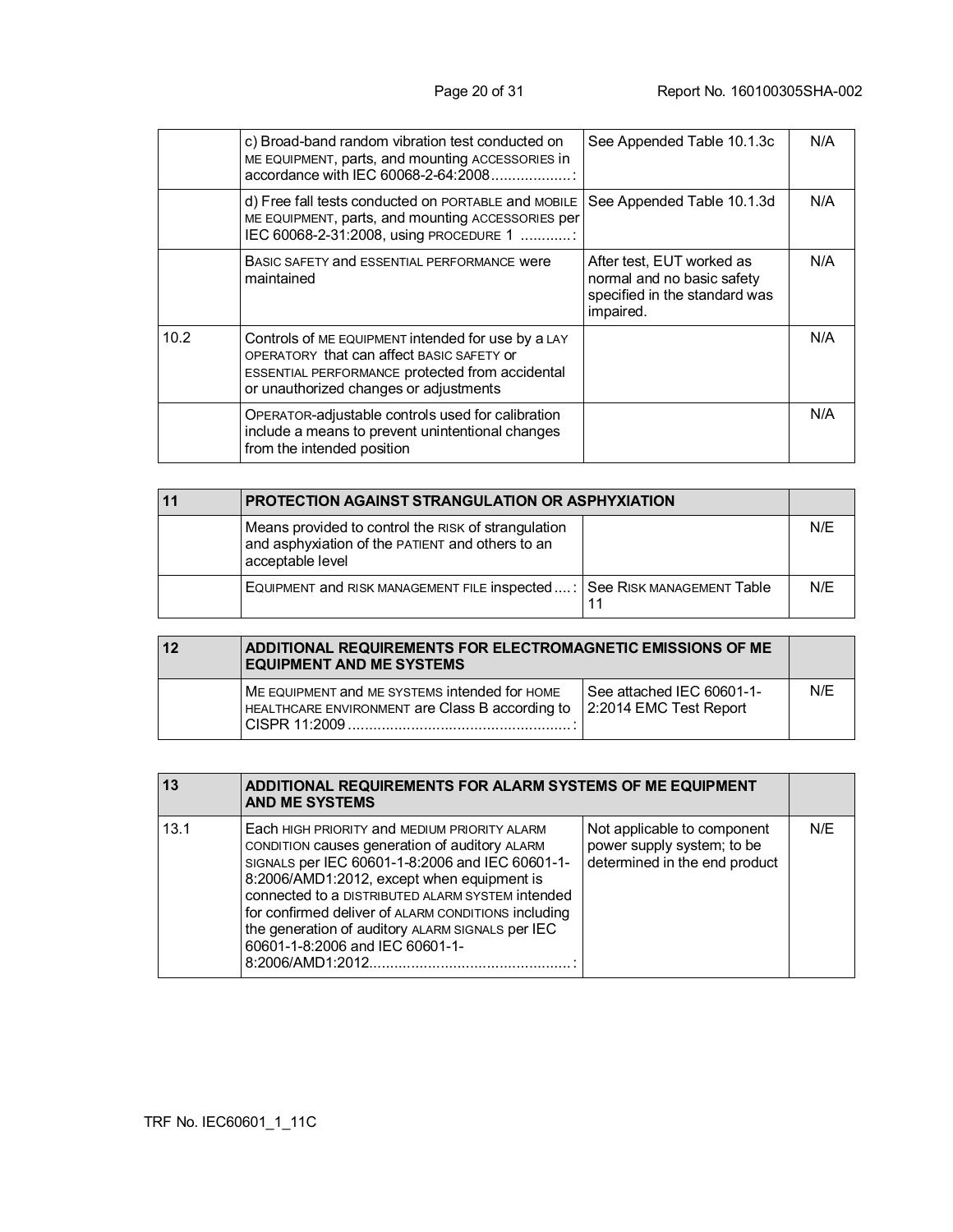| 13.2 | For ME EQUIPMENT and ME SYSTEMS intended to<br>actively keep alive or resuscitate a PATIENT, reducing<br>the auditory ALARM SIGNAL volume T below audible<br>levels resulted in the following was not possible,<br>except when the ALARM SYSTEM was connected to a<br>DISTRIBUTED ALARM SYSTEM that included generation<br>of auditory ALARM SIGNALS per IEC 60601-1-8:2006 | N/E |
|------|-----------------------------------------------------------------------------------------------------------------------------------------------------------------------------------------------------------------------------------------------------------------------------------------------------------------------------------------------------------------------------|-----|
|      | and IEC 60601-1-8:2006/AMD1:2012                                                                                                                                                                                                                                                                                                                                            |     |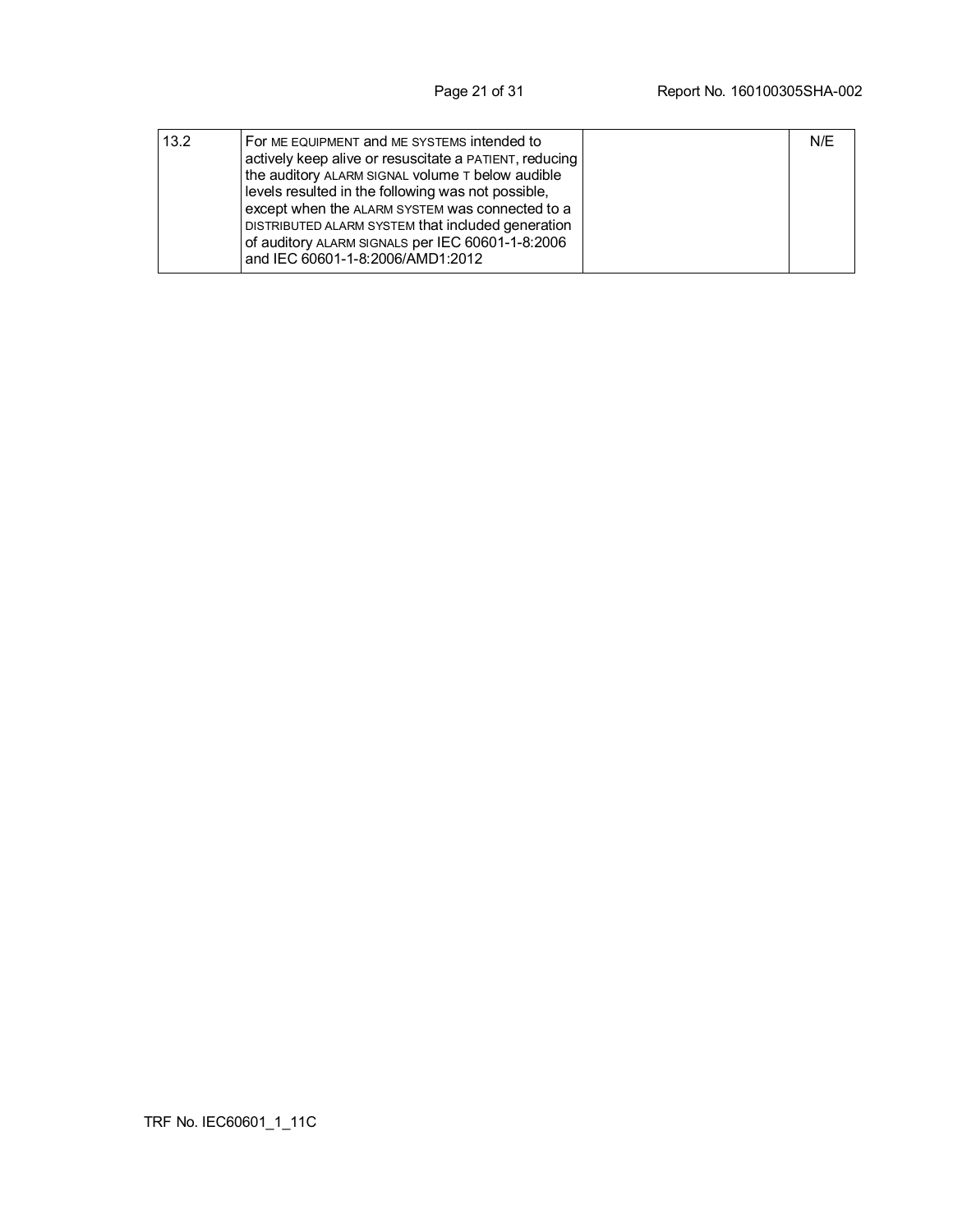| 4.2.2                            | RM RESULTS TABLE: Permissible environmental conditions of transport and<br>storage, between uses, indicated in instructions for use |                            | N/A            |
|----------------------------------|-------------------------------------------------------------------------------------------------------------------------------------|----------------------------|----------------|
| <b>Clause</b><br>of ISO<br>14971 | <b>Result - Remarks</b><br>Document Ref. in RMF<br>(Document No. & paragraph)                                                       |                            | <b>Verdict</b> |
| 4.2                              |                                                                                                                                     | Not more restricted range. |                |
| 4.3                              |                                                                                                                                     |                            |                |
| 4.4                              |                                                                                                                                     |                            |                |

| 4.2.3.1                          | RM RESULTS TABLE: Environmental operating conditions - Continuous<br>operating conditions |                         | N/A            |
|----------------------------------|-------------------------------------------------------------------------------------------|-------------------------|----------------|
| <b>Clause</b><br>of ISO<br>14971 | Document Ref. in RMF<br>(Document No. & paragraph)                                        | <b>Result - Remarks</b> | <b>Verdict</b> |
| 4.2                              |                                                                                           |                         |                |
| 4.3                              |                                                                                           |                         |                |
| 4.4                              |                                                                                           |                         |                |

| 7.4.1                            | RM RESULTS TABLE: Additional requirements for warning and safety notices |                                                                                                                                   | P              |
|----------------------------------|--------------------------------------------------------------------------|-----------------------------------------------------------------------------------------------------------------------------------|----------------|
| <b>Clause</b><br>of ISO<br>14971 | Document Ref. in RMF<br>(Document No. & paragraph)                       | <b>Result - Remarks</b>                                                                                                           | <b>Verdict</b> |
| 4.2                              | Risk management report<br>Page 6, 6.1.1                                  | Intended use is identified                                                                                                        | P              |
| 4.3                              | Risk management report<br>Page 8, 6.2.1,                                 | Mechanical energy hazard is identified.                                                                                           | P              |
| 4.4                              | Risk management report<br>Page 13 OP3                                    | The severity of the harm has been estimated as<br>"5".<br>The probability of occurrence of the harm has<br>been estimated in "2". | P              |
| 5                                | Risk management report<br>Page 12                                        | The risk is evaluated as "UACC'.                                                                                                  | P              |
| 6.2                              | Risk management report<br>Page 14 8.1, OP3                               | Use product specification or user manual to warn.                                                                                 | P              |

| 7.4.5                                   | <b>RM RESULTS TABLE: : Additional requirements for operating instructions</b> |                                                                                                                                  | D              |
|-----------------------------------------|-------------------------------------------------------------------------------|----------------------------------------------------------------------------------------------------------------------------------|----------------|
| <b>Clause of</b><br><b>ISO</b><br>14971 | Document Ref. in RMF<br>(Document No. & paragraph)                            | <b>Result - Remarks</b>                                                                                                          | <b>Verdict</b> |
| 4.3                                     | Risk management report<br>Page 8, 6.2.1,                                      | Mechanical hazard is identified                                                                                                  | P              |
| 4.4                                     | Risk management report<br>Page 13 OP2                                         | The severity of the harm has been estimated as<br>"2".<br>The probability of occurrence of the harm has<br>been estimated in "1" | P              |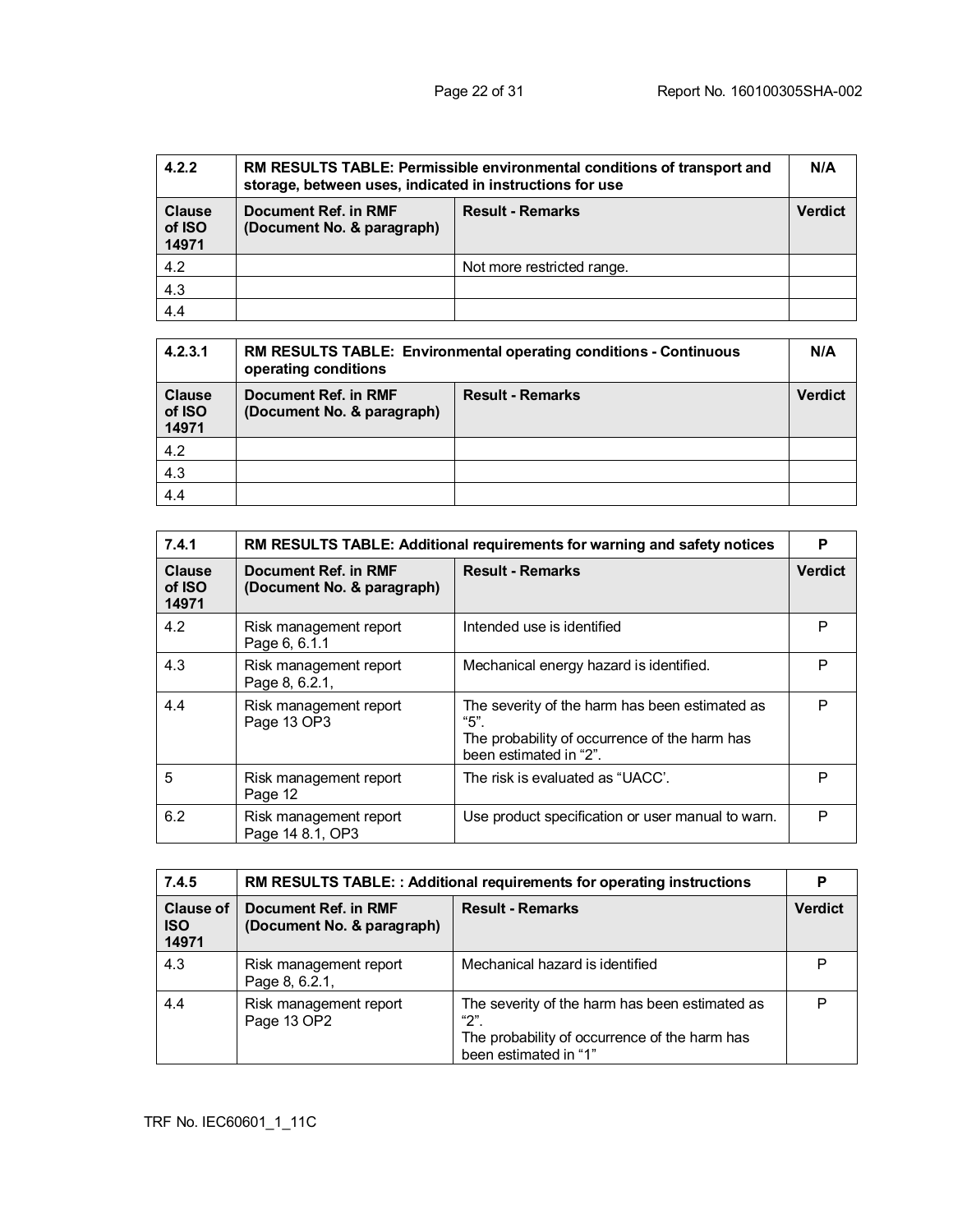| 7.4.5                                   | RM RESULTS TABLE: : Additional requirements for operating instructions |                                |                |
|-----------------------------------------|------------------------------------------------------------------------|--------------------------------|----------------|
| <b>Clause of</b><br><b>ISO</b><br>14971 | Document Ref. in RMF<br>(Document No. & paragraph)                     | <b>Result - Remarks</b>        | <b>Verdict</b> |
| 5                                       | Risk management report<br>Page 12                                      | The risk is evaluated as "ACC" |                |
| 6.2                                     |                                                                        |                                | N/f            |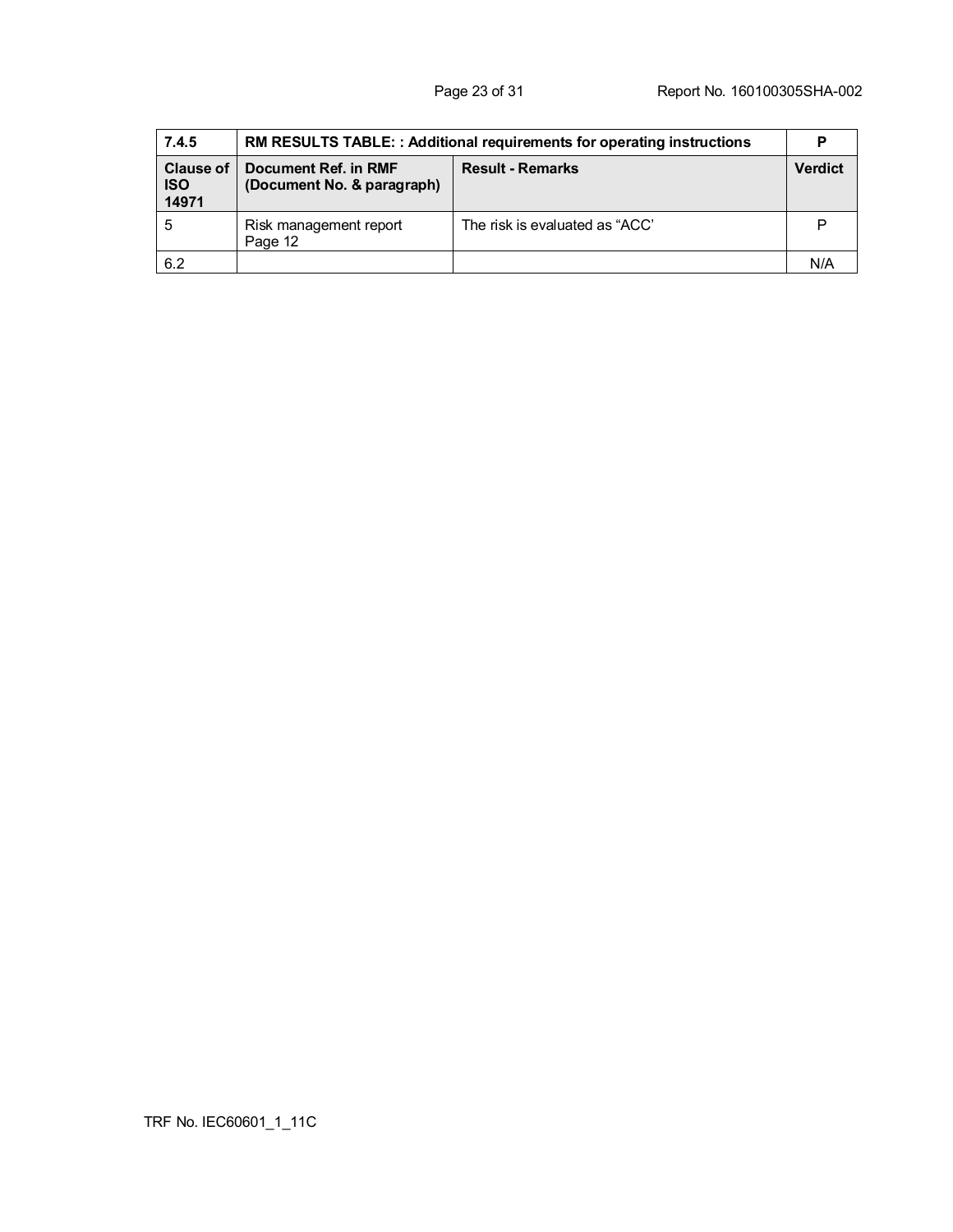| 8.4                                     | RM RESULTS TABLE: Additional requirements for interruption of power<br>supply / supply mains to ME Equipment and ME Systems |                         |                |
|-----------------------------------------|-----------------------------------------------------------------------------------------------------------------------------|-------------------------|----------------|
| <b>Clause of</b><br><b>ISO</b><br>14971 | Document Ref. in RMF<br>(Document No. & paragraph)                                                                          | <b>Result - Remarks</b> | <b>Verdict</b> |
| 4.2                                     |                                                                                                                             |                         |                |
| 4.3                                     |                                                                                                                             |                         |                |
| 5                                       |                                                                                                                             |                         |                |
| 6.2                                     |                                                                                                                             |                         |                |
| 6.3                                     |                                                                                                                             |                         |                |
| 6.4                                     |                                                                                                                             |                         |                |
| 6.5                                     |                                                                                                                             |                         |                |
| 6.6                                     |                                                                                                                             |                         |                |
| 6.7                                     |                                                                                                                             |                         |                |

| 10.1.2a                                                                | TABLE: Shock test (IEC 60068-2-27:2008), using the following conditions*: |                                                                               |                                                                               |                                            |                                                                         |  |  |
|------------------------------------------------------------------------|---------------------------------------------------------------------------|-------------------------------------------------------------------------------|-------------------------------------------------------------------------------|--------------------------------------------|-------------------------------------------------------------------------|--|--|
|                                                                        |                                                                           |                                                                               |                                                                               | 150 m/s2 (15 g)                            |                                                                         |  |  |
|                                                                        |                                                                           |                                                                               |                                                                               | $11 \text{ ms}$                            |                                                                         |  |  |
|                                                                        |                                                                           |                                                                               |                                                                               | half-sine                                  |                                                                         |  |  |
|                                                                        |                                                                           |                                                                               |                                                                               | 3 shocks per direction per axis (18 total) |                                                                         |  |  |
| <b>Direction Shock</b><br><b>Applied</b>                               |                                                                           | <b>Axis Shock Applied</b>                                                     | <b>BASIC SAFETY and</b><br><b>ESSENTIAL PERFORMANCE</b><br>maintained? Yes/No |                                            | <b>Remarks</b>                                                          |  |  |
| Positive                                                               |                                                                           | $X$ axis <sup>2</sup>                                                         | <b>Yes</b>                                                                    |                                            | The enclosure shows no                                                  |  |  |
| Negative                                                               |                                                                           | $X$ axis <sup>2</sup>                                                         | <b>Yes</b>                                                                    |                                            | cracks and there is no<br>damaged or loosing part inside                |  |  |
| Positive                                                               |                                                                           | $Y$ axis <sup>2</sup>                                                         | Yes                                                                           |                                            | the product after test.                                                 |  |  |
| $Y$ axis <sup>2</sup><br>Negative<br>Positive<br>$Z$ axis <sup>2</sup> |                                                                           |                                                                               | Yes<br>Yes                                                                    |                                            | The EUT worked as normal<br>and passed the dielectric<br>strength test. |  |  |
|                                                                        |                                                                           |                                                                               |                                                                               |                                            |                                                                         |  |  |
| $Z$ axis <sup>2</sup><br><b>Yes</b><br>Negative                        |                                                                           |                                                                               |                                                                               |                                            |                                                                         |  |  |
| Supplementary information:                                             |                                                                           | *(NOTE 1 This represents Class 7M1 as described in IEC TR 60721-4-7:2001 [6]) |                                                                               |                                            |                                                                         |  |  |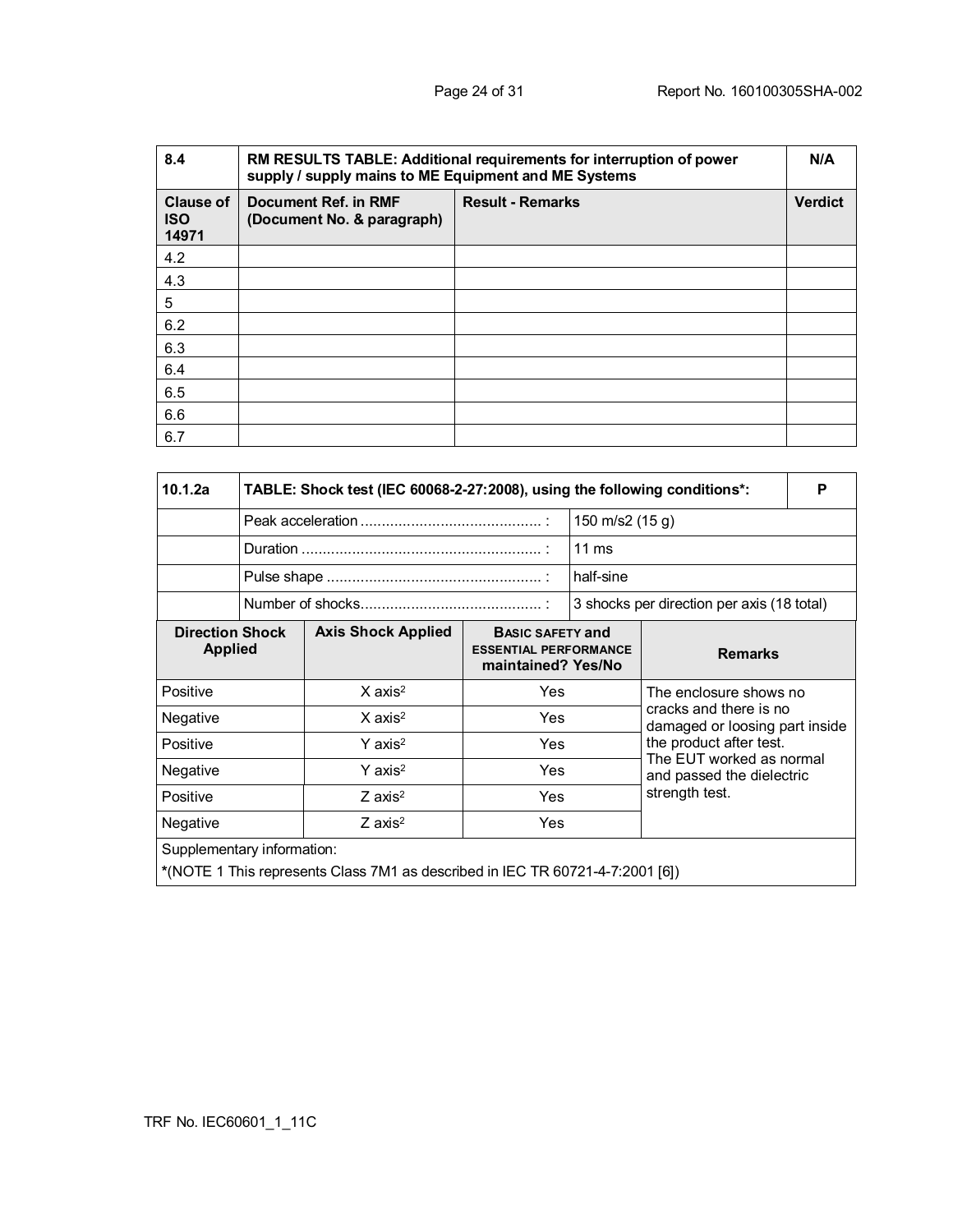| 10.1.2b                                                                | TABLE: Broad-band random vibration test (IEC 60068-2-64:2008) using the<br>following conditions*: |                                                                                    |                                                                               |                |                                                                                                               |  |  |
|------------------------------------------------------------------------|---------------------------------------------------------------------------------------------------|------------------------------------------------------------------------------------|-------------------------------------------------------------------------------|----------------|---------------------------------------------------------------------------------------------------------------|--|--|
| 1                                                                      |                                                                                                   |                                                                                    |                                                                               |                | 10 Hz to 100 Hz: 1,0 (m/s <sup>2</sup> ) <sup>2</sup> /Hz                                                     |  |  |
| 2                                                                      |                                                                                                   |                                                                                    |                                                                               |                | 100 Hz to 200 Hz: $-3$ db per octave                                                                          |  |  |
| 3                                                                      |                                                                                                   |                                                                                    |                                                                               |                | 200 Hz to 2 000 Hz: 0,5 (m/s <sup>2</sup> ) <sup>2</sup> /Hz                                                  |  |  |
|                                                                        |                                                                                                   |                                                                                    |                                                                               |                | 30 min per perpendicular axis (3 total)                                                                       |  |  |
| Perpendicular axis<br>subjected to broad-band<br>random vibration test |                                                                                                   | <b>Acceleration</b><br>amplitude                                                   | <b>BASIC SAFETY and</b><br><b>ESSENTIAL PERFORMANCE</b><br>maintained? Yes/No |                | <b>Remarks</b>                                                                                                |  |  |
|                                                                        |                                                                                                   |                                                                                    | Yes                                                                           |                | The enclosure shows no<br>cracks and there is no<br>damaged or loosing part<br>inside the product after test. |  |  |
|                                                                        | $\overline{2}$                                                                                    |                                                                                    | Yes                                                                           |                |                                                                                                               |  |  |
|                                                                        | 3                                                                                                 | 1                                                                                  | Yes                                                                           |                |                                                                                                               |  |  |
| 1                                                                      |                                                                                                   | $\overline{2}$                                                                     | Yes                                                                           |                | The EUT worked as normal<br>and passed the dielectric                                                         |  |  |
| $\overline{2}$<br>$\overline{2}$                                       |                                                                                                   | Yes                                                                                |                                                                               | strength test. |                                                                                                               |  |  |
| 3<br>$\overline{2}$                                                    |                                                                                                   |                                                                                    | Yes                                                                           |                |                                                                                                               |  |  |
|                                                                        | Supplementary information:                                                                        | * (NOTE 2 This represents Class 7M1 and 7M2 as described in IEC TR 60721-4-7:2001) |                                                                               |                |                                                                                                               |  |  |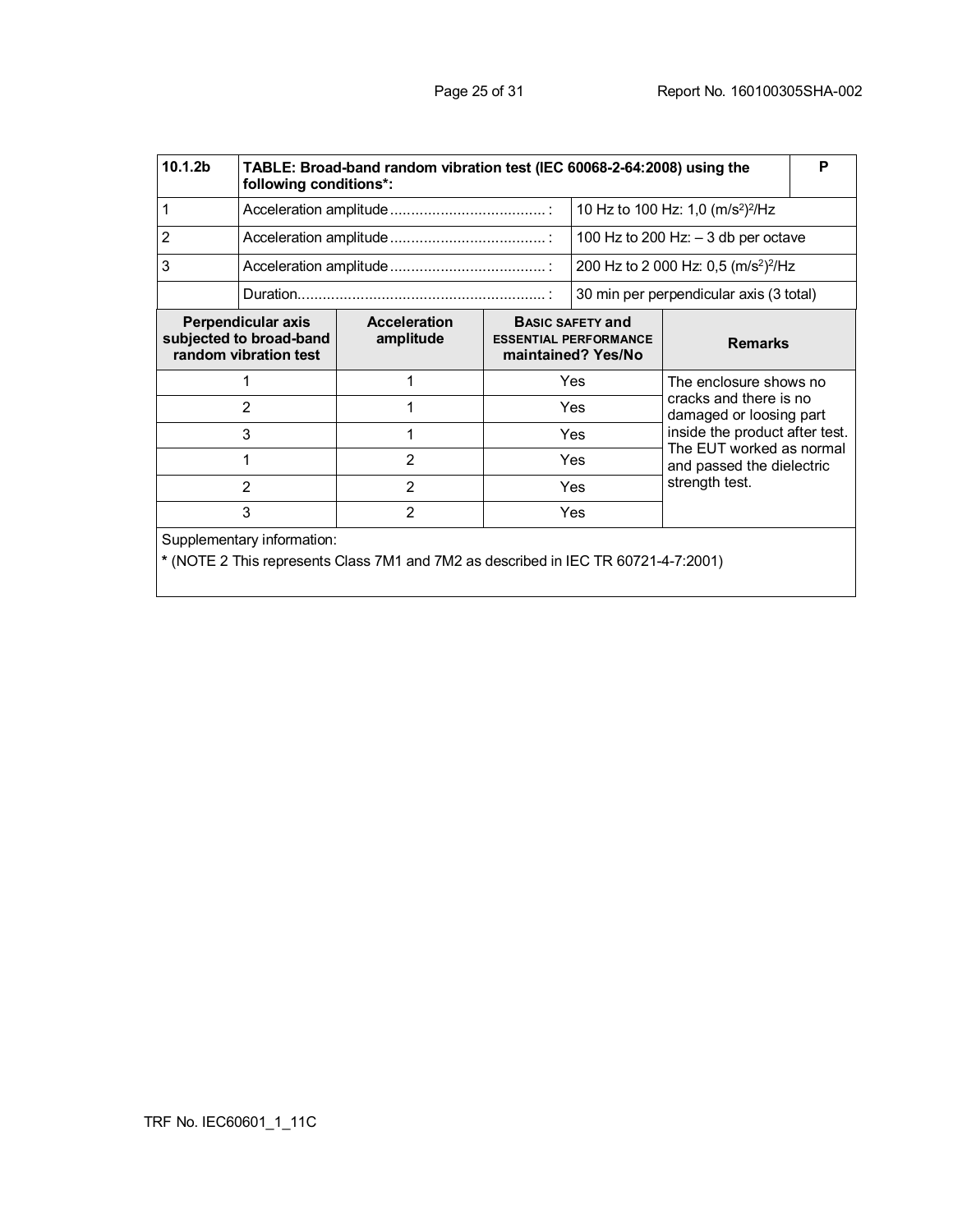| 10.1.3a1                                 | TABLE: Shock test (IEC 60068-2-27:2008) for other than HAND-HELD EQUIPMENT,<br>N/A<br>parts, and mounting ACCESSORIES under the following conditions (Test Type 1): |                                                                                |                                                                        |                 |                                            |  |  |
|------------------------------------------|---------------------------------------------------------------------------------------------------------------------------------------------------------------------|--------------------------------------------------------------------------------|------------------------------------------------------------------------|-----------------|--------------------------------------------|--|--|
|                                          |                                                                                                                                                                     |                                                                                |                                                                        |                 |                                            |  |  |
|                                          |                                                                                                                                                                     |                                                                                |                                                                        | $11 \text{ ms}$ |                                            |  |  |
|                                          |                                                                                                                                                                     |                                                                                |                                                                        |                 |                                            |  |  |
|                                          |                                                                                                                                                                     |                                                                                |                                                                        |                 | 3 shocks per direction per axis (18 total) |  |  |
| <b>Direction Shock</b><br><b>Applied</b> |                                                                                                                                                                     | <b>Axis Shock</b><br><b>Applied</b>                                            | <b>BASIC SAFETY and ESSENTIAL</b><br>PERFORMANCE maintained?<br>Yes/No |                 | <b>Remarks</b>                             |  |  |
|                                          |                                                                                                                                                                     |                                                                                |                                                                        |                 |                                            |  |  |
|                                          |                                                                                                                                                                     |                                                                                |                                                                        |                 |                                            |  |  |
|                                          |                                                                                                                                                                     |                                                                                |                                                                        |                 |                                            |  |  |
|                                          |                                                                                                                                                                     |                                                                                |                                                                        |                 |                                            |  |  |
|                                          |                                                                                                                                                                     |                                                                                |                                                                        |                 |                                            |  |  |
|                                          |                                                                                                                                                                     |                                                                                |                                                                        |                 |                                            |  |  |
|                                          |                                                                                                                                                                     |                                                                                |                                                                        |                 |                                            |  |  |
|                                          |                                                                                                                                                                     |                                                                                |                                                                        |                 |                                            |  |  |
|                                          |                                                                                                                                                                     |                                                                                |                                                                        |                 |                                            |  |  |
|                                          |                                                                                                                                                                     |                                                                                |                                                                        |                 |                                            |  |  |
|                                          |                                                                                                                                                                     |                                                                                |                                                                        |                 |                                            |  |  |
| Supplementary information:               |                                                                                                                                                                     | * (NOTE 3 This represents Class 7M2 as described in IEC/TR 60721-4-7:2001 [6]) |                                                                        |                 |                                            |  |  |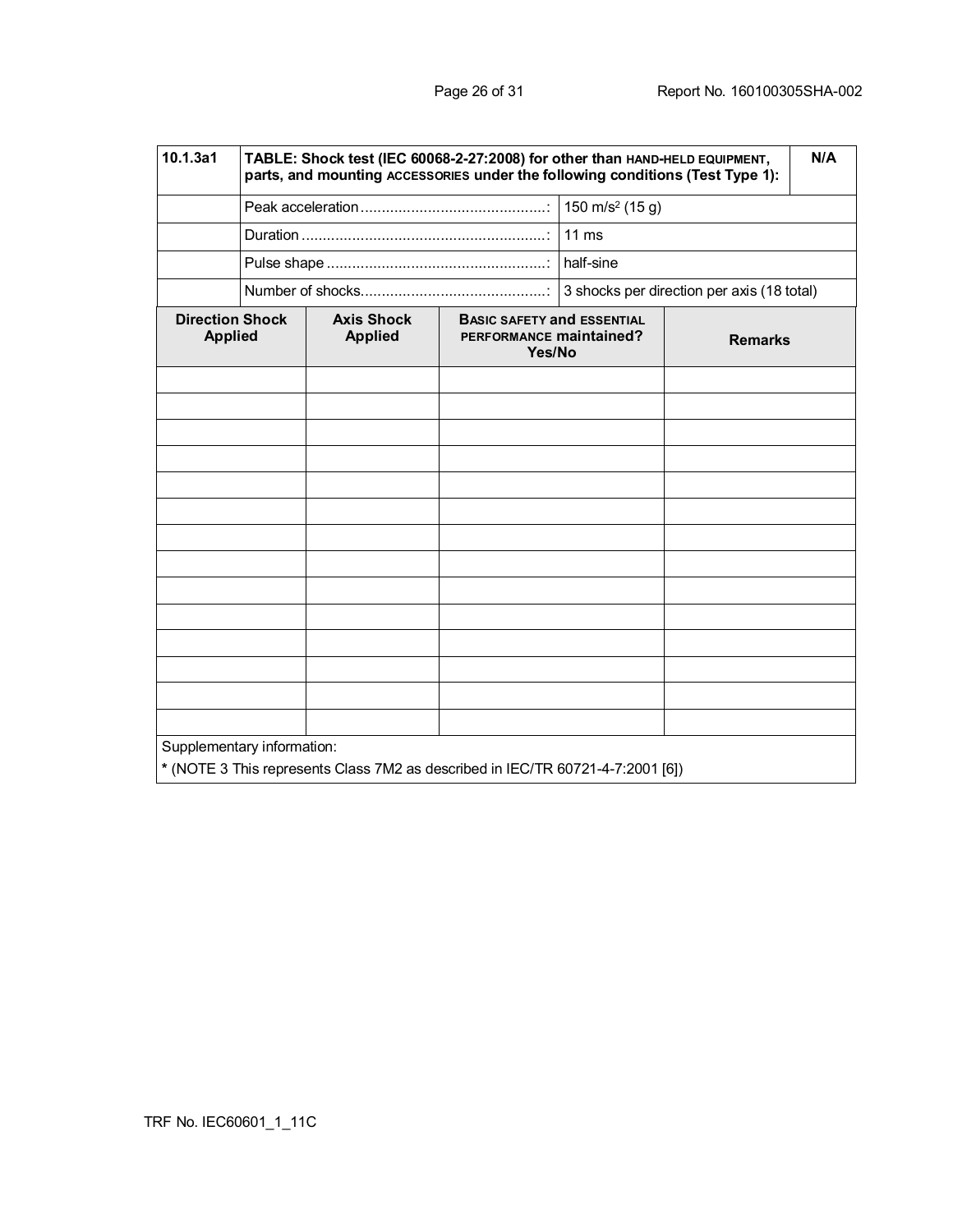| 10.1.3a2                                 | TABLE: Shock test (IEC 60068-2-27:2008) on other than HAND-HELD ME<br>EQUIPMENT, parts, and mounting ACCESSORIES under the following conditions<br>(Test Type 2): |                                     |                                                                        |      |                                            |  |
|------------------------------------------|-------------------------------------------------------------------------------------------------------------------------------------------------------------------|-------------------------------------|------------------------------------------------------------------------|------|--------------------------------------------|--|
|                                          |                                                                                                                                                                   |                                     | 300 m/s <sup>2</sup> (15 g)                                            |      |                                            |  |
|                                          |                                                                                                                                                                   |                                     |                                                                        | 6 ms |                                            |  |
|                                          |                                                                                                                                                                   |                                     |                                                                        |      |                                            |  |
|                                          |                                                                                                                                                                   |                                     |                                                                        |      | 3 shocks per direction per axis (18 total) |  |
| <b>Direction Shock</b><br><b>Applied</b> |                                                                                                                                                                   | <b>Axis Shock</b><br><b>Applied</b> | <b>BASIC SAFETY and ESSENTIAL</b><br>PERFORMANCE maintained?<br>Yes/No |      | <b>Remarks</b>                             |  |
|                                          |                                                                                                                                                                   |                                     |                                                                        |      |                                            |  |
|                                          |                                                                                                                                                                   |                                     |                                                                        |      |                                            |  |
|                                          |                                                                                                                                                                   |                                     |                                                                        |      |                                            |  |
|                                          |                                                                                                                                                                   |                                     |                                                                        |      |                                            |  |
|                                          |                                                                                                                                                                   |                                     |                                                                        |      |                                            |  |
|                                          |                                                                                                                                                                   |                                     |                                                                        |      |                                            |  |
|                                          |                                                                                                                                                                   |                                     |                                                                        |      |                                            |  |
|                                          |                                                                                                                                                                   |                                     |                                                                        |      |                                            |  |
|                                          |                                                                                                                                                                   |                                     |                                                                        |      |                                            |  |
|                                          |                                                                                                                                                                   |                                     |                                                                        |      |                                            |  |
|                                          |                                                                                                                                                                   |                                     |                                                                        |      |                                            |  |
| Supplementary information:               |                                                                                                                                                                   |                                     |                                                                        |      |                                            |  |
|                                          |                                                                                                                                                                   |                                     |                                                                        |      |                                            |  |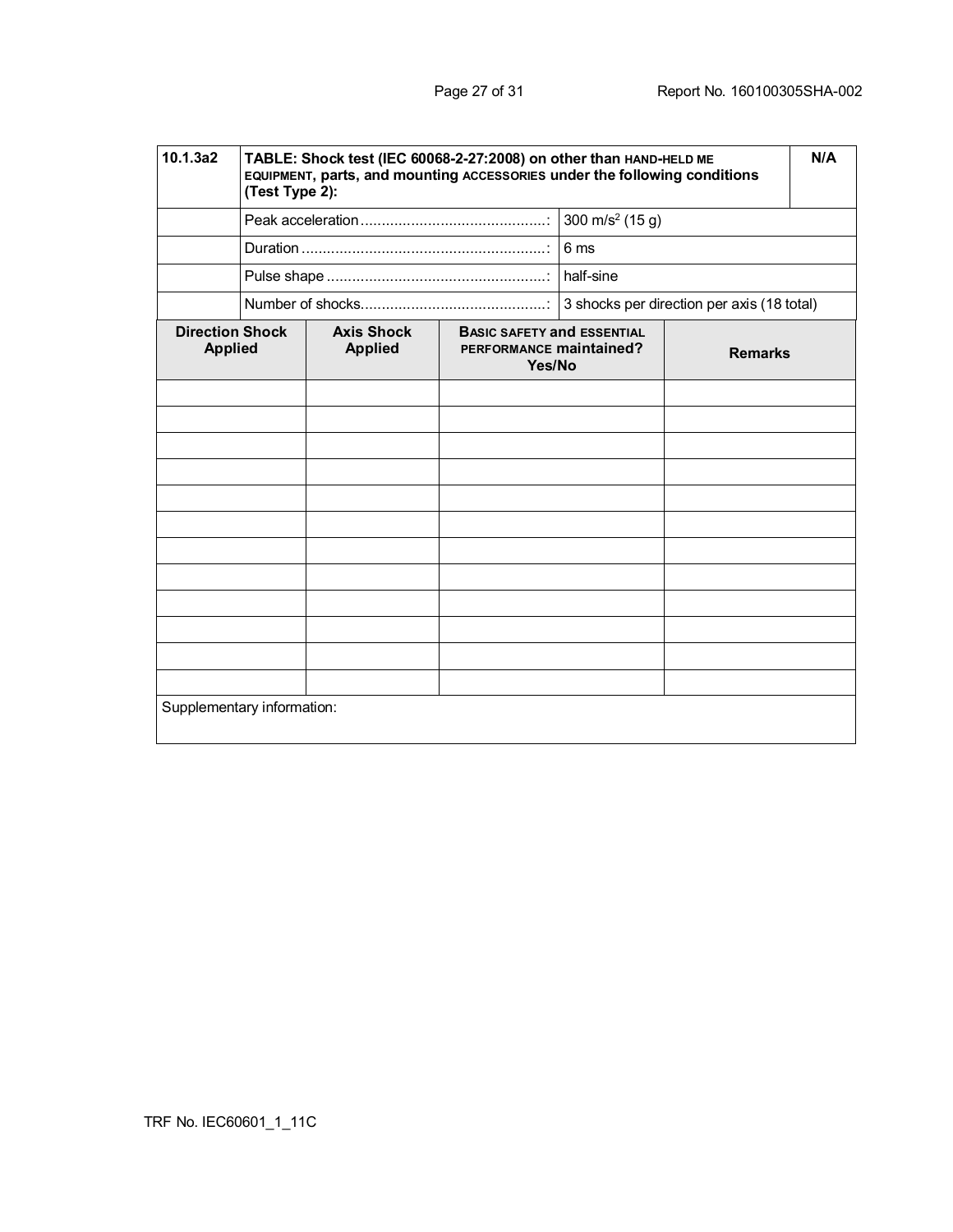| 10.1.3b1                          | TABLE: Shock test (IEC 60068-2-27:2008) on HAND-HELD ME EQUIPMENT parts, and<br>N/A<br>mounting ACCESSORIES using the following conditions (Test Type 1): |                       |                                                                 |                             |                                            |  |  |
|-----------------------------------|-----------------------------------------------------------------------------------------------------------------------------------------------------------|-----------------------|-----------------------------------------------------------------|-----------------------------|--------------------------------------------|--|--|
|                                   |                                                                                                                                                           |                       |                                                                 | 300 m/s <sup>2</sup> (30 g) |                                            |  |  |
|                                   |                                                                                                                                                           |                       |                                                                 | $11 \text{ ms}$             |                                            |  |  |
|                                   |                                                                                                                                                           |                       |                                                                 | half-sine                   |                                            |  |  |
|                                   |                                                                                                                                                           |                       |                                                                 |                             | 3 shocks per direction per axis (18 total) |  |  |
| <b>Direction Shock</b><br>Applied |                                                                                                                                                           | Axis Shock<br>Applied | BASIC SAFETY and ESSENTIAL<br>PERFORMANCE maintained?<br>Yes/No |                             | Remarks                                    |  |  |
|                                   |                                                                                                                                                           |                       |                                                                 |                             |                                            |  |  |
|                                   |                                                                                                                                                           |                       |                                                                 |                             |                                            |  |  |
|                                   |                                                                                                                                                           |                       |                                                                 |                             |                                            |  |  |
|                                   |                                                                                                                                                           |                       |                                                                 |                             |                                            |  |  |
|                                   |                                                                                                                                                           |                       |                                                                 |                             |                                            |  |  |
|                                   |                                                                                                                                                           |                       |                                                                 |                             |                                            |  |  |
|                                   |                                                                                                                                                           |                       |                                                                 |                             |                                            |  |  |
|                                   |                                                                                                                                                           |                       |                                                                 |                             |                                            |  |  |
|                                   |                                                                                                                                                           |                       |                                                                 |                             |                                            |  |  |
|                                   |                                                                                                                                                           |                       |                                                                 |                             |                                            |  |  |
|                                   |                                                                                                                                                           |                       |                                                                 |                             |                                            |  |  |
|                                   |                                                                                                                                                           |                       |                                                                 |                             |                                            |  |  |
|                                   |                                                                                                                                                           |                       |                                                                 |                             |                                            |  |  |
|                                   |                                                                                                                                                           |                       |                                                                 |                             |                                            |  |  |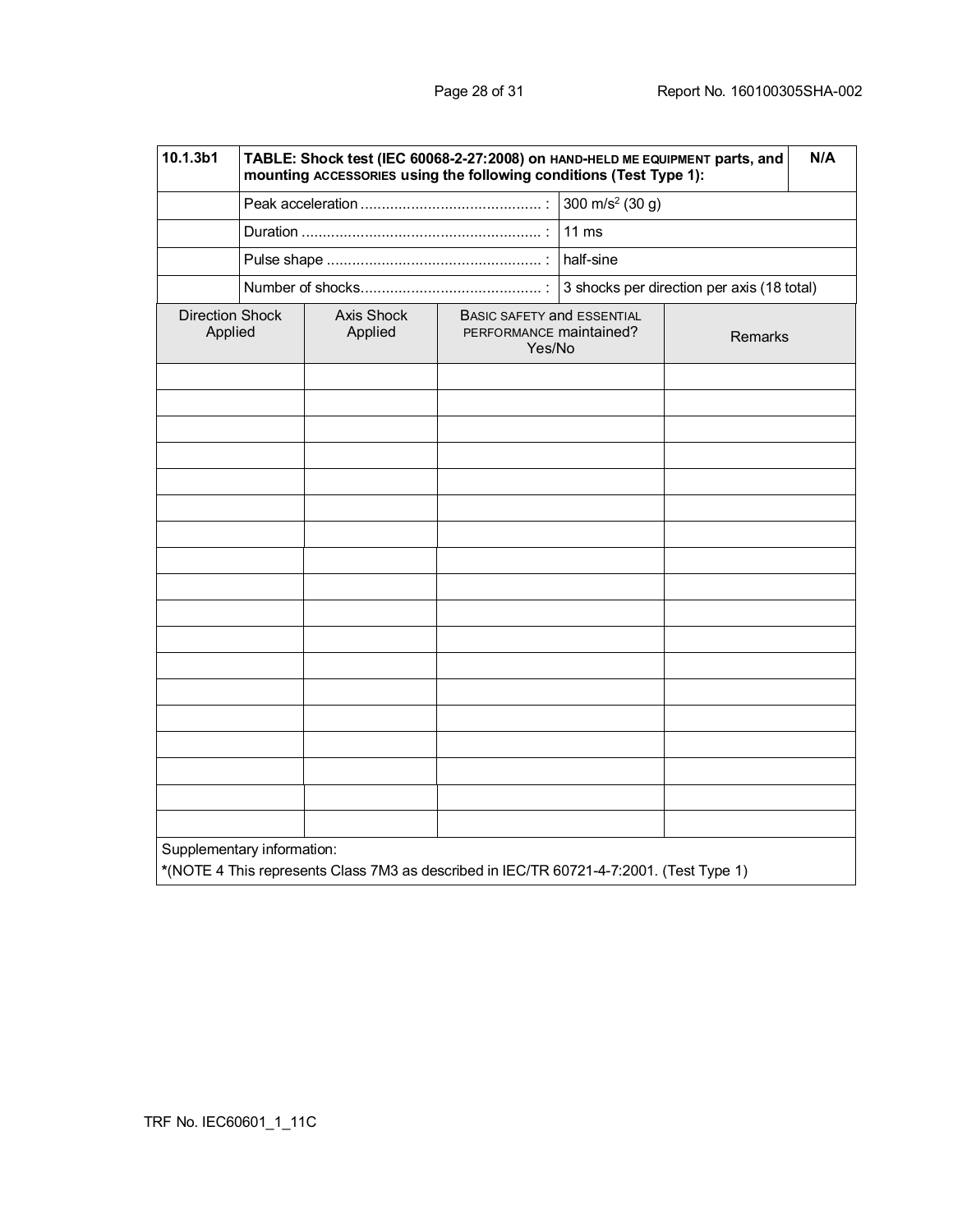| 10.1.3b2                          | N/A<br>TABLE: Shock test (IEC 60068-2-27:2008) on HAND-HELD ME EQUIPMENT parts, and<br>mounting ACCESSORIES using the following conditions (Test Type 2): |                       |                                                                 |                               |                                            |  |  |
|-----------------------------------|-----------------------------------------------------------------------------------------------------------------------------------------------------------|-----------------------|-----------------------------------------------------------------|-------------------------------|--------------------------------------------|--|--|
|                                   |                                                                                                                                                           |                       |                                                                 | 1000 m/s <sup>2</sup> (100 g) |                                            |  |  |
|                                   |                                                                                                                                                           |                       |                                                                 | 6 ms                          |                                            |  |  |
|                                   |                                                                                                                                                           |                       |                                                                 | half-sine                     |                                            |  |  |
|                                   |                                                                                                                                                           |                       |                                                                 |                               | 3 shocks per direction per axis (18 total) |  |  |
| <b>Direction Shock</b><br>Applied |                                                                                                                                                           | Axis Shock<br>Applied | BASIC SAFETY and ESSENTIAL<br>PERFORMANCE maintained?<br>Yes/No |                               | <b>Remarks</b>                             |  |  |
|                                   |                                                                                                                                                           |                       |                                                                 |                               |                                            |  |  |
|                                   |                                                                                                                                                           |                       |                                                                 |                               |                                            |  |  |
|                                   |                                                                                                                                                           |                       |                                                                 |                               |                                            |  |  |
|                                   |                                                                                                                                                           |                       |                                                                 |                               |                                            |  |  |
|                                   |                                                                                                                                                           |                       |                                                                 |                               |                                            |  |  |
|                                   |                                                                                                                                                           |                       |                                                                 |                               |                                            |  |  |
|                                   |                                                                                                                                                           |                       |                                                                 |                               |                                            |  |  |
|                                   |                                                                                                                                                           |                       |                                                                 |                               |                                            |  |  |
|                                   | Supplementary information:                                                                                                                                |                       |                                                                 |                               |                                            |  |  |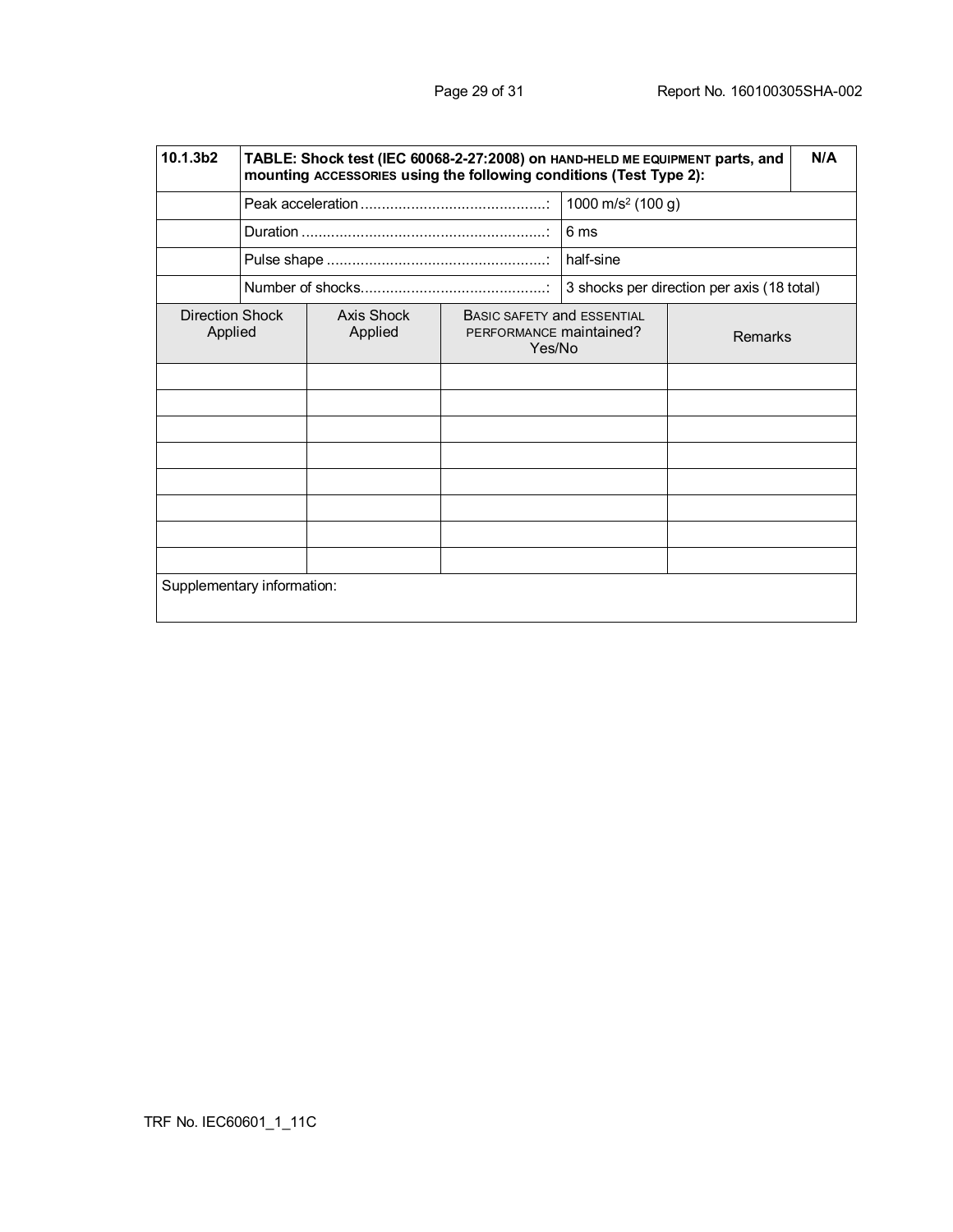| 10.1.3c                                                                                                         | TABLE: Broad-band random vibration test (IEC 60068-2-64:2008) on ME<br>N/A<br>EQUIPMENT, parts, and mounting ACCESSORIES using the following conditions*: |                           |                                                                               |  |                                                              |  |
|-----------------------------------------------------------------------------------------------------------------|-----------------------------------------------------------------------------------------------------------------------------------------------------------|---------------------------|-------------------------------------------------------------------------------|--|--------------------------------------------------------------|--|
| 1                                                                                                               |                                                                                                                                                           |                           |                                                                               |  | 10 Hz to 100 Hz: 1,0 (m/s <sup>2</sup> ) <sup>2</sup> /Hz    |  |
| $\overline{2}$                                                                                                  |                                                                                                                                                           |                           |                                                                               |  | 100 Hz to 200 Hz: - 3 db per octave                          |  |
| 3                                                                                                               |                                                                                                                                                           |                           |                                                                               |  | 200 Hz to 2 000 Hz: 0,5 (m/s <sup>2</sup> ) <sup>2</sup> /Hz |  |
|                                                                                                                 |                                                                                                                                                           |                           |                                                                               |  | 30 min per perpendicular axis (3 total)                      |  |
|                                                                                                                 | Perpendicular axis<br>subjected to broad-band<br>random vibration test                                                                                    | Acceleration<br>amplitude | <b>BASIC SAFETY and</b><br><b>ESSENTIAL PERFORMANCE</b><br>maintained? Yes/No |  | <b>Remarks</b>                                               |  |
|                                                                                                                 | 1                                                                                                                                                         | 1                         |                                                                               |  |                                                              |  |
|                                                                                                                 | $\overline{2}$                                                                                                                                            | 1                         |                                                                               |  |                                                              |  |
|                                                                                                                 | 3                                                                                                                                                         | 1                         |                                                                               |  |                                                              |  |
|                                                                                                                 | 1                                                                                                                                                         | $\overline{2}$            |                                                                               |  |                                                              |  |
|                                                                                                                 | $\overline{2}$                                                                                                                                            | $\overline{2}$            |                                                                               |  |                                                              |  |
|                                                                                                                 | 3                                                                                                                                                         | $\overline{2}$            |                                                                               |  |                                                              |  |
|                                                                                                                 | 1                                                                                                                                                         | 3                         |                                                                               |  |                                                              |  |
| 2                                                                                                               |                                                                                                                                                           | 3                         |                                                                               |  |                                                              |  |
| 3<br>3                                                                                                          |                                                                                                                                                           |                           |                                                                               |  |                                                              |  |
| Supplementary information:<br>*(NOTE 5 This represents Class 7M1 and 7M2 as described in IEC/TR 60721-4-7:2001) |                                                                                                                                                           |                           |                                                                               |  |                                                              |  |